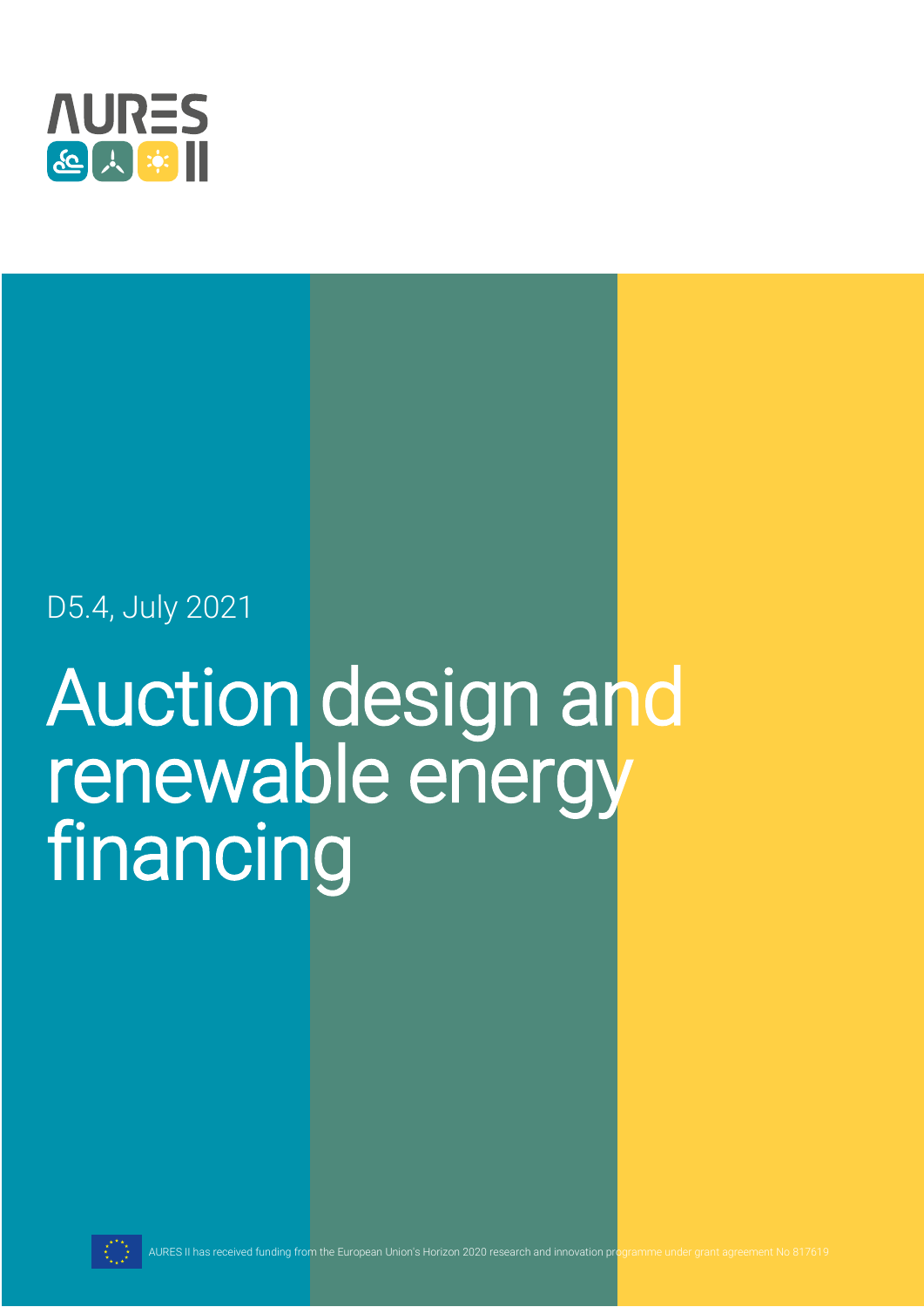

#### **D5.4, July 2021, Auction design and renewable energy financing**

Authors: Ana Amazo (Guidehouse), Andrea Dertinger (Guidehouse), Martin Jakob (Guidehouse), Fabian Wigand (Guidehouse)

Reviewed by: Mak Đukan, Lena Kitzing (DTU), Agustin Roth (eclareon), Abigail Alexander-Haw (Fraunhofer ISI) Submission date: 7 July 2021 Project start date: 01 November 2018 Work Package: WP5 Work Package leader: Technical University of Denmark (DTU)

Dissemination level: PU (Public)

Any dissemination of results reflects only the authors' view and the European Commission Horizon 2020 is not responsible for any use that may be made of the information Deliverable D5.4 contains.

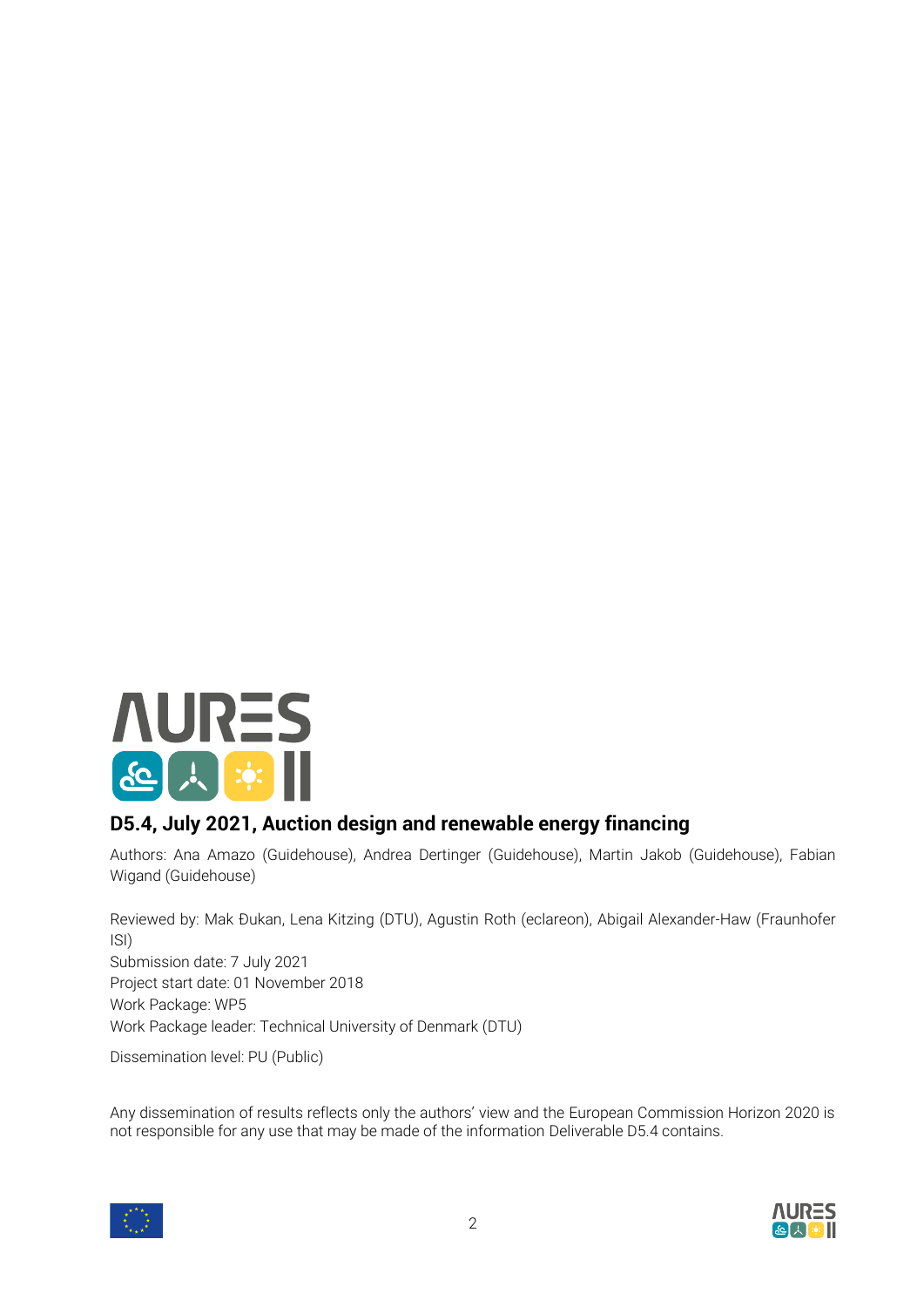

## **Contents**

| 1              |  |  |  |
|----------------|--|--|--|
| 1.1            |  |  |  |
| 1.2            |  |  |  |
| $\overline{2}$ |  |  |  |
| 2.1            |  |  |  |
| 2.2            |  |  |  |
| 3              |  |  |  |
| 3.1            |  |  |  |
|                |  |  |  |
|                |  |  |  |
|                |  |  |  |
|                |  |  |  |
| 3.2            |  |  |  |
|                |  |  |  |
|                |  |  |  |
| 3.3            |  |  |  |
|                |  |  |  |
|                |  |  |  |
| 3.4            |  |  |  |
|                |  |  |  |
|                |  |  |  |
| 3.5            |  |  |  |
|                |  |  |  |
|                |  |  |  |
| 4              |  |  |  |
| 5              |  |  |  |



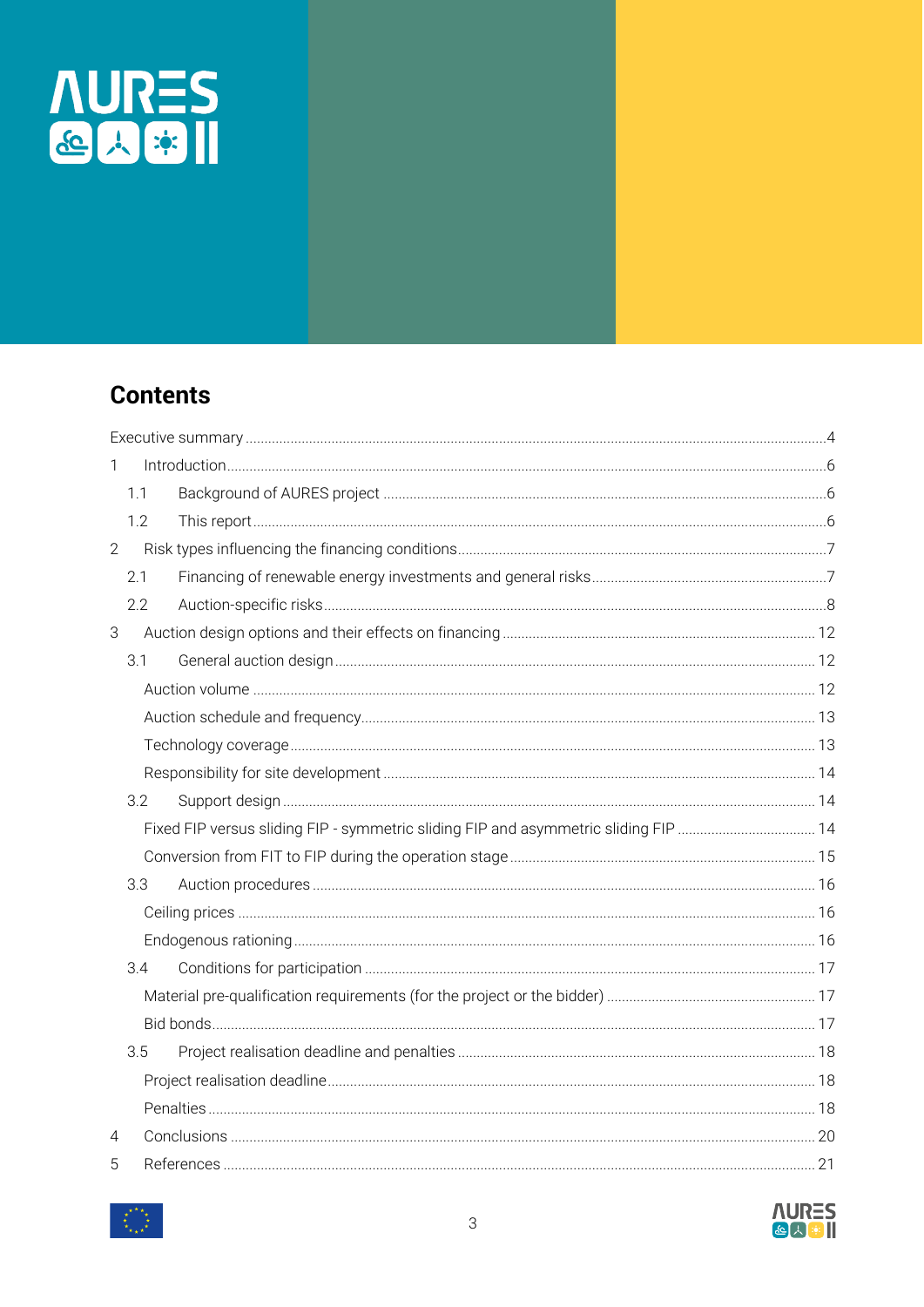# <span id="page-3-0"></span>**Executive summary**

This Auctions for Renewable Energy Support II (AURES II) report provides an overview of the impact of different renewable energy auction design elements on risk and the subsequent impact on the financing conditions of projects. Renewable energy investments are capital intensive but feature low operational costs. This means that the cost of capital has a large impact on the levelised cost of electricity (LCOE) and bid prices likely to be offered in an auction. Risk is a major factor in increasing the cost of capital for developers. While policymakers often only have an indirect influence on the exogenous drivers, e.g., capital market conditions or general country risk, they have a direct influence on many endogenous drivers, such as the auction and support design. Auction-specific risks such as qualification, allocation, non-compliance, and market exposure risk can be influenced and to some extent mitigated by careful auction design. In its empiric analysis, the AURES II project found that the presence of auctions in a competitive market environment not only did not increase the weighted average cost of capital (WACC) but rather the opposite: increasing experiences with auctions seem to reduce the WACC (Roth, et al., 2021). More broadly, renewable policies that mitigate market exposure risk, as well as learning effects in renewable energy deployment, can reduce the WACC, while the differences between countries can be explained by the presence of differing sovereign risks. The empirical analysis used data collected through 93 semi-structured interviews across the EU member states (and the United Kingdom) with bankers, project developers, investors, among other stakeholders.

General best practices for renewable energy auction design are sufficiently large auction volumes adjusted to the expected level of competition, high auction frequency and a long-term auction schedule. These allow for economies of scale and low allocation and qualification risk. Such clarity and long-term visibility are key, not only for mitigating risks for project developers but also for banks and finance providers. Technologyspecific design elements allow for better tailoring of the auction to the technology and reduce the risk of one technology losing out entirely to a technology with a lower cost. The decision between a bidder or government-sited (site-specific) auction depends largely on the local land conditions. In countries with a high level of uncertainty surrounding land and grid connection approvals as well as for technologies with costly and risky site development, government-sited auctions can help reduce risk exposure and cost for bidders, otherwise, bidder-sited auctions are advisable.

Support design should aim at some form of revenue stabilisation across the support period. Both a symmetric sliding feed-in premium (FIP) (two-sided contract-for-difference [CfD]) or an asymmetric sliding FIP (one-sided CfD) can achieve this goal. Conversion of the support scheme for operational projects awarded a feed-in tariff (FIT) into a FIP upon the introduction of an electricity market, should be avoided. If this is not (politically) feasible, then the previous FIT level should be converted into the strike price of a symmetric sliding FIP and a reference (electricity market) price should be calculated over a short time interval (e.g., hourly) to minimize market exposure risk. Such changes to the support mechanism should be announced well before the auction takes place and the conversion mechanism (e.g., an assessment of electricity market readiness) needs to be clearly defined to avoid any uncertainty around it.

The auction procedure should be fixed before the auction and communicated transparently, as this helps developers and finance providers to better assess the potential consequences of such changes for their projects. Undisclosed ceiling prices can deter developers from participating in an auction. Similarly, previously unannounced decisions to reduce awarded volumes due to undersubscription puts developers off or may reduce participation in subsequent auctions.

Conditions for participation in the form of material pre-qualification requirements need to be fine-tuned carefully as to ensure a high project realisation rate but not put developers off on their participation in the auction. Bid bonds are rarely an issue for large and international players but can effectively lock small and medium developers out of an auction.

Deadlines should be consistent with the project development timelines of the respective technologies they apply to. Penalties should be clearly defined but gradual to allow for a penalty proportional to the extent of the commissioning delay, since this allows for controlling the impact on future cash flows in a more nuanced way than applying the full penalty would.



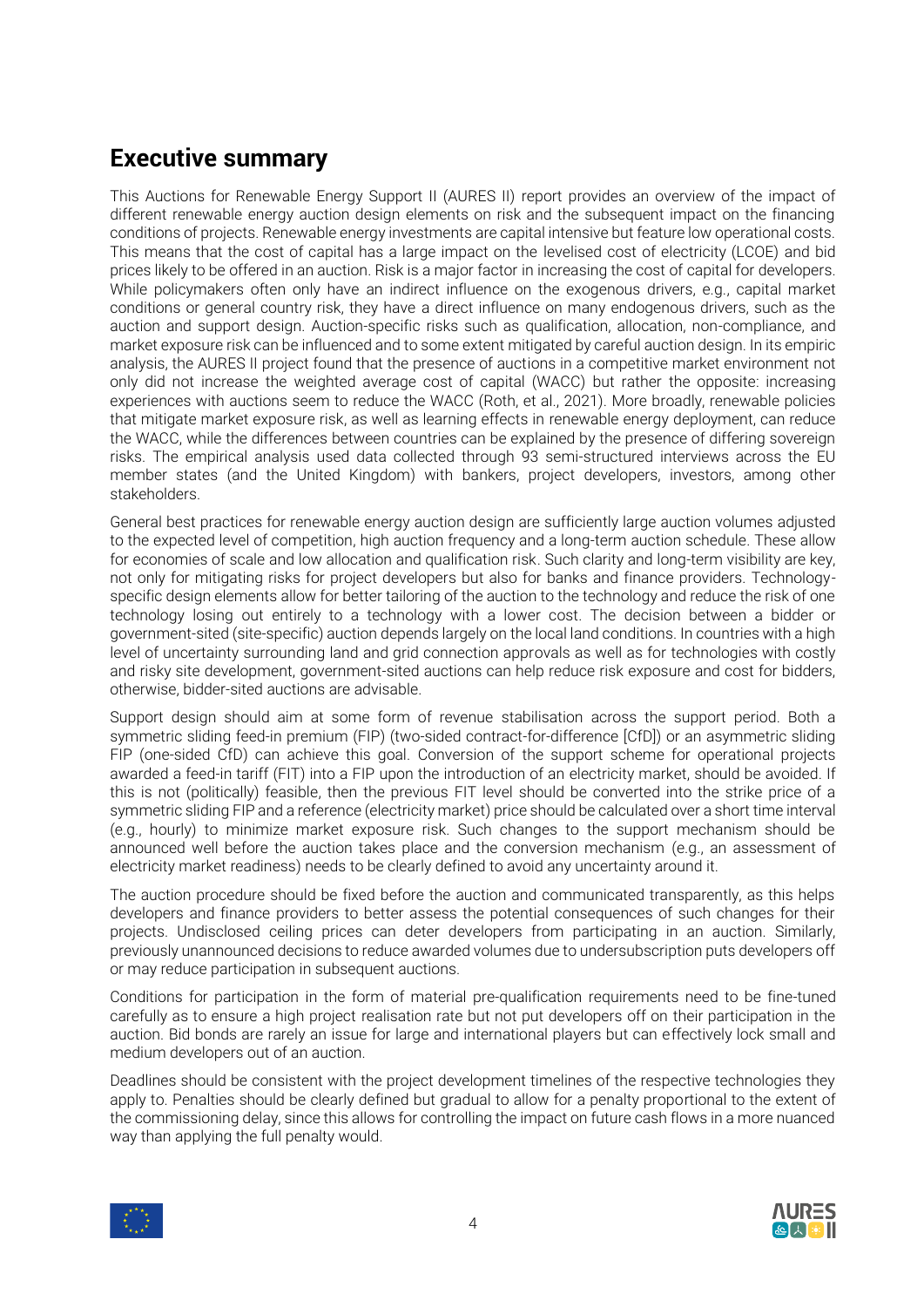Good auction design also takes the local financing conditions of developers into account and tries to minimize unnecessary risks for developers. Good auction design does not need to shield developers from all risks, instead, it should help them correctly assess the risks involved in participating in an auction.



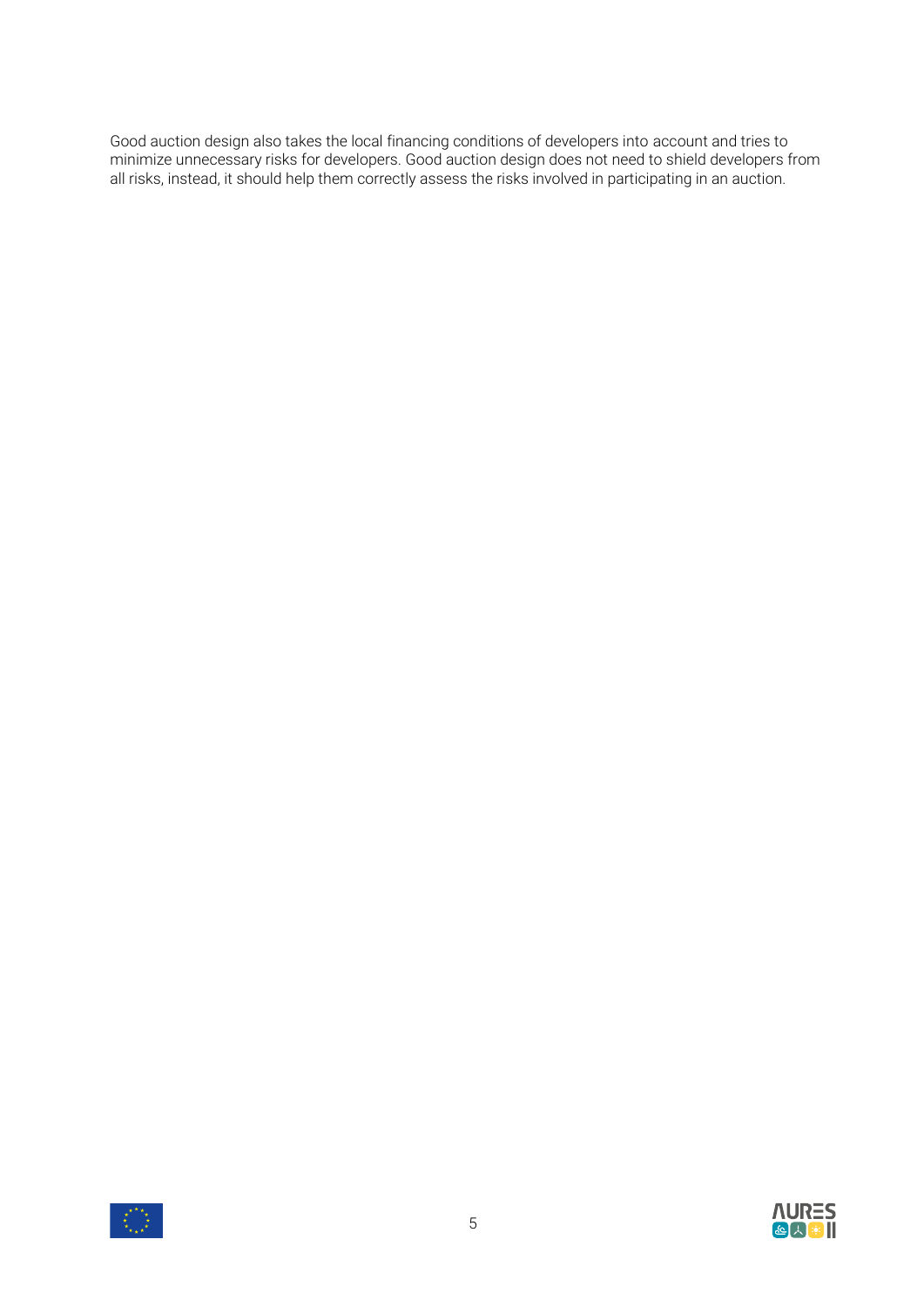## <span id="page-5-0"></span>**1 Introduction**

#### <span id="page-5-1"></span>**1.1 Background of AURES project**

The Auctions for Renewable Energy Support II (AURES II) project aims at ensuring the effective implementation of auctions for Renewable Energy Sources (RES) in EU member states. The main focus of the project is on the different auction design elements and policy design options. The principal objective is to provide support to EU member states and Energy Community parties in improving the effectiveness and cost-efficiency of financial support schemes for RES.

## <span id="page-5-2"></span>**1.2 This report**

This report provides auction design recommendations compatible with financing, drawing from the insights gained in AURES II project tasks 5.1 and 5.2 on financing conditions and risk for renewable energy projects. 1 In task 5.1, the report "Effects of auctions on financing conditions for renewable energy projects" by Đukan, et al. (2019) maps out hypotheses on the effects of auction designs on financing. In task 5.2, the report "Renewable energy financing conditions in Europe: survey and impact analysis" by Roth, et al. (2020) quantifies some of the effects using econometric analysis and cash-flow modelling. The analysis was performed with data on financing variables collected through a survey and in-depth interviews conducted between September 2019 and April 2020 in all the EU Members States and the United Kingdom. Besides this, members of the Finance Working Group of Wind Europe (a wind energy industry association) assessed auction-related risks and design recommendations during an online group discussion in May 2021.

Auction design compatible with financing aims at mitigating auction-specific risks, including market exposure risk, and increasing bidders' participation. Đukan, et al. (2019) analyse the exogenous and endogenous drivers of the cost of capital for project developers. While policymakers often only have an indirect influence on exogenous drivers, e.g., capital market conditions or general country risk, they have a direct influence on many endogenous drivers, such as the auction and support design. Roth, et al. (2020) showed that, as auctions become more persistent (i.e., more auctions where large volumes are implemented), the weighted average cost of capital (WACC) does not increase and may actually decrease. In addition, debt de-risking would achieve support costs savings that are on average almost two times greater than equity de-risking, which implies the importance of revenue stabilisation. While improving financing conditions through de-risking auction designs could decrease bid levels, its effect for mature EU markets is smaller than for less mature auction markets or comparatively higher risk countries.

The report is structured as follows. Section [2](#page-6-0) provides an overview of the different types of risk that affect projects and their financing conditions, with a focus on auction-specific risk. Section [3](#page-11-0) discusses the effect of certain auction designs on bidder's risk exposure and recommendations for auction design. Section [4](#page-19-0) concludes the report.

<sup>1</sup> An additional source used in this report is the 2021 paper by DTU researches Mak Dukan and Lena Kitzing titled "The impact of auctions on financing conditions and cost of capital for wind energy projects."



 $\overline{a}$ 

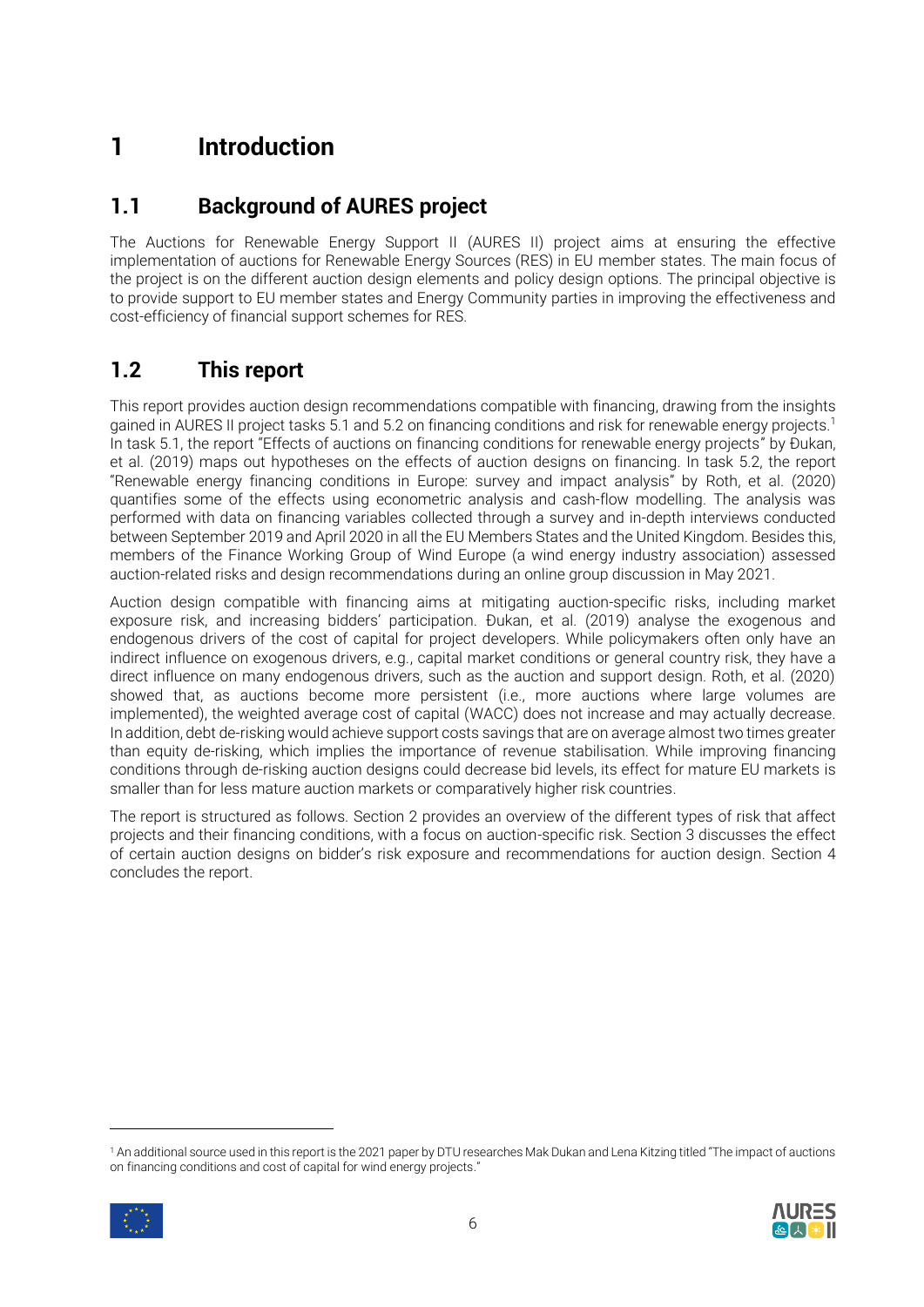## <span id="page-6-0"></span>**2 Risk types influencing the financing conditions**

#### <span id="page-6-1"></span>**2.1 Financing of renewable energy investments and general risks**

Renewable energy investments are capital intensive, usually with a large upfront investment and low operating costs. Therefore, their levelised cost of electricity (LCOE) is sensitive to changes in the cost of capital (Đukan, et al., 2019). The WACC calculation is a measure reflecting the costs of equity (a firm's capital), the cost of debt (a bank's or investors' capital), and the debt-to-equity ratio (the capital structure) of a project. WACC can be seen as the most significant cost indicator for renewable projects. Risk affects all components of the WACC and is its most significant important factor of influence. The more uncertain or risky an investment is judged to be, the more likely it is to receive financing at less favourable conditions from debt providers. For example, this could occur in the form of a higher interest rate or a lower debt capacity for a project, which subsequently increases the WACC. A similar argument can be made for equity, which comes at a certain opportunity cost of a forgone investment. The riskier an investment is, the more expensive a firm's equity is likely to be. A higher debt-to-equity ratio tends to reduce the WACC because debt tends to be cheaper than equity. As risk increases, the debt provider will not accept a high debt-to-equity ratio and thus the WACC is expected to increase. De-risking renewable energy investments can reduce the cost of capital and subsequently the LCOE (Đukan, et al., 2019; Roth, et al., 2020).



Figure 1. Conceptualisation of cost of capital, hurdle rate, and WACC

Source: Đukan, et al. (2019)

The risks influencing the cost of capital of a renewable project can be classified into macro-level, meso-level, and micro-level risks. Macro-level risks are often also referred to as country-level risks are usually outside of the scope of the influence of a developer but can be influenced by the policymaker. Box 1 provides a short overview of the different macro-level risk types.

Meso-level or sector-level risks included auction-specific risk, policy, and market risks, as well as actor experience. Auction and market risks stem from the auction design and the level of market exposure and will be discussed in detail in Section [2.2.](#page-7-0) Policy risk describes the risk of dependence on favourable policies, e.g., a support scheme and risk from sudden or retroactive changes to these policy conditions. This means, the more stable a certain policy framework around renewables is, the less risk is involved for renewable developers to invest in project development. Unexperienced actors are more likely to misjudge project developments, which can have financial repercussions. Micro-level or project-level risks refer to resource and technology risks, such as bad wind conditions or equipment failure, and should generally be controlled for in the risk mitigation practices of the project developer.

Empirical analysis by Roth et al. (2020) shows that not all risk types are equally relevant in practice. Some factors such as resource risks, actor experience, and political and socio-political risks seem to have a negligible impact on financing. Others such as economic or sovereign risk show a significant impact on the



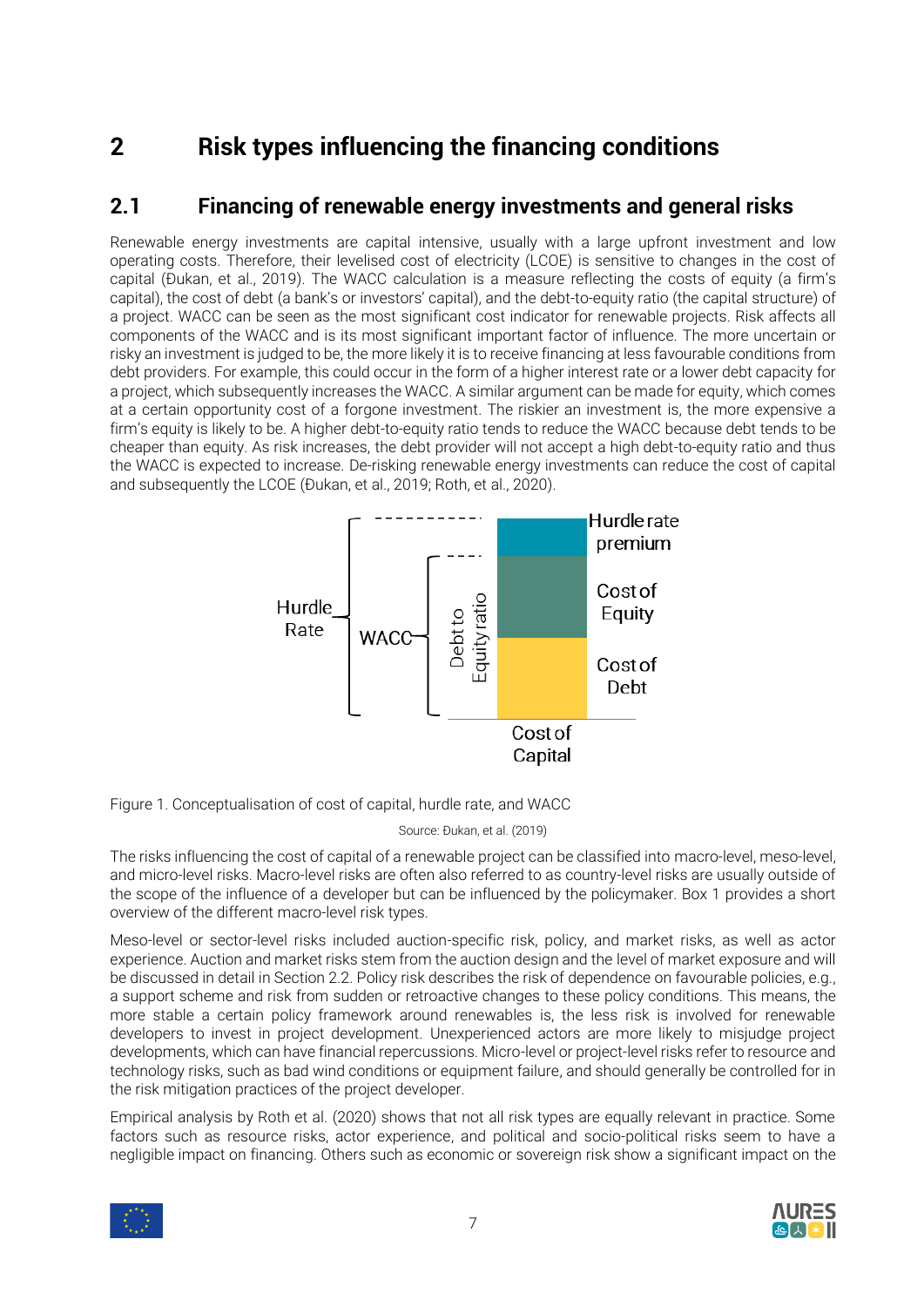cost of capital. There is a strong positive correlation between national interest rates and the cost of debt. This relationship explains the declining cost of debt across many EU countries since 2014 when interest rates started falling due to the expansionary monetary policy of the European Central Bank. The results by Roth et al. (2020) suggest that the presence of and experience with an auction scheme in a country can reduce the WACC, while high market risk and low policy stability can increase the risk for projects and therefore the WACC. However, the study also finds that other effects, such as the expansionary monetary policy of the European Central Bank, could have played a significant role in the reduction of the WACC.

| Box 1: Macro-level risk types for renewable energy projects |  |  |
|-------------------------------------------------------------|--|--|
|-------------------------------------------------------------|--|--|

| <b>Economic risks</b>                                                                                                                                                                                                                          | <b>Political risks</b>                                                                                                                                                               | Socio-political risks                                                       | Sovereign risks                                            |
|------------------------------------------------------------------------------------------------------------------------------------------------------------------------------------------------------------------------------------------------|--------------------------------------------------------------------------------------------------------------------------------------------------------------------------------------|-----------------------------------------------------------------------------|------------------------------------------------------------|
| Include general growth<br>risks, commodity<br>market price risks,<br>contractual risks (non-<br>compliance or<br>bankruptcy of<br>counterparties) and<br>cost of insurance often<br>directly influence<br>project costs or cost of<br>capital. | Include stability risks<br>such as the rule of law<br>and political regime<br>stability. Political risks<br>often translate into a<br>higher cost of debt for<br>financing projects. | Include risks from<br>public opposition to<br>renewable energy<br>projects. | The risk of a country<br>defaulting on its<br>obligations. |

#### <span id="page-7-0"></span>**2.2 Auction-specific risks**

Renewable energy auctions introduce new and auction-specific risks to project development, which policymakers need to be aware of and should also be controlled for through tailored auction design. This meso-level risk can be deconstructed into four separate risk occurrences: Qualification and allocation risk, non-compliance risk, and revenue or market exposure risk. [Figure 2](#page-7-1) shows these risks and their occurrence during project development and the auction process. The upper section of the figure shows different project stages. Qualification and allocation risk occur earlier during project development while the risk of noncompliance is exclusive to the construction period and revenue or market exposure risk to the operations period.



<span id="page-7-1"></span>Figure 2 Auction-specific risks across the project lifetime

Source: Based on Đukan & Kitzing (2021)

Qualification risk is the risk that a bidder prepares but does not fully and timely meet an auction's prequalification requirements and is therefore disqualified from the auction. Bidders need to qualify to participate in an auction by fulfilling pre-qualification requirements. These pre-qualification requirements can be either: Financial in form of a bank guarantee (bid bond) or cash deposits in a designated account (financial prepayment), or material in form of project documentation such as detailed project description, proof of grid access, land tenure, and environmental assessments

Qualification risk tends to be lower in well-established auction schemes compared to the newly introduced schemes and is especially relevant for countries introducing a new auction scheme. This is reflected in the



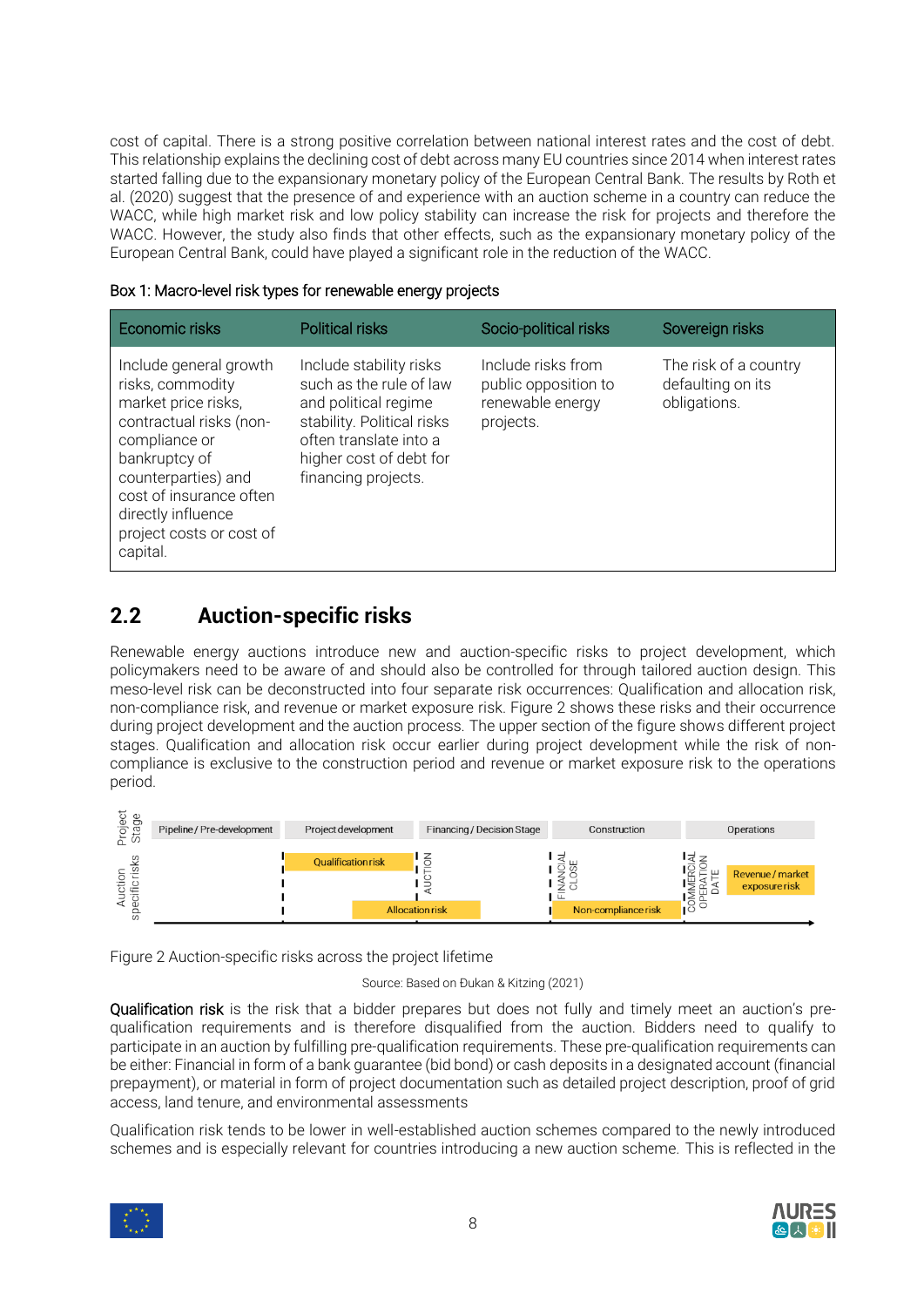share of disqualified bids between two different types of auctions. For the long-running German onshore wind auction, disqualified bids hover around 5% for each of the 10 auctions in the period between 2017 to 2019 (Tiedemann, et al., 2019). For the first Albanian solar auction in Karavasta in early 2020, only one in five bids qualified (Koleka, 2020). 2

Allocation risk describes the risk of not being awarded support after having participated in an auction. This risk can be assessed as a function of the cost of project predevelopment (for planning and permitting activities occurring before the auction) multiplied by the expected probability of the bid not being awarded. Allocation risk is more important in one-off auctions or auction schemes with irregular schedules, as developers don't know whether a project needs to be abandoned or if it can be submitted again. In schemes like the German EEG or the Dutch SDE+ or SDE++ with multi-year schedules, developers can simply submit an unsuccessful project in the next round with a reduced bid price to increase the chance of being awarded. In terms of outcome, both the qualification risk and the allocation risk are identical, as a project is not awarded and might not be pursued further, leading to sunk costs.

Non-compliance risk refers to the risk that a bidder does not meet contractually agreed deadlines or production obligations and thus must pay penalties. If developers take longer than the agreed time to construct the project, a penalty needs to be paid by executing the financial guarantee or reducing support payments. In the case of full-non-compliance, the award may be revoked, and the full penalty needs to be paid.

Revenue or market exposure risk, though not strictly speaking an auction-specific risk, is the risk resulting from the exposure of project revenue to price volatility on electricity markets. The higher the exposure of project revenue to market prices, the higher the share of unsecured revenues, which affects the project's ability to pay back investors. Without support payments or any form of revenue stabilisation (i.e., by signing a bilateral agreement), developers need to rely on the electricity market prices for their entire revenue and thus face full market exposure risk.

Depending on the stabilisation mechanism chosen, i.e., either a fixed premium, a symmetric, or an asymmetric sliding FIP, a developer will face different levels of market price risks, which increases uncertainty around future revenue. Premiums are calculated as the difference between a strike and a reference electricity price. The reference price is the electricity market price that serves as a benchmark for the revenue that a producer can receive on the electricity market. The reference price is usually linked to the day-ahead market price and it can be calculated based on hourly prices or averaged over a longer time horizon—typically monthly or yearly. If averaging periods are short (i.e., hourly), a sliding FIP behaves like a FIT regarding the risk profile faced by the producer. If averaging periods are longer (i.e., monthly or yearly), project operators face a higher exposure to market risks. [Figure 3](#page-9-0) provides an overview of the effect different support instruments have on the amount of secured revenue and following debt capacity. Payments are indicated in yellow, market revenue in turquoise, strike prices and support periods in red.

<sup>&</sup>lt;sup>2</sup> Additional circumstances such as the turbulence around the then just upcoming SARS COV2 Epidemic might be a mitigating circumstance here.



 $\overline{a}$ 

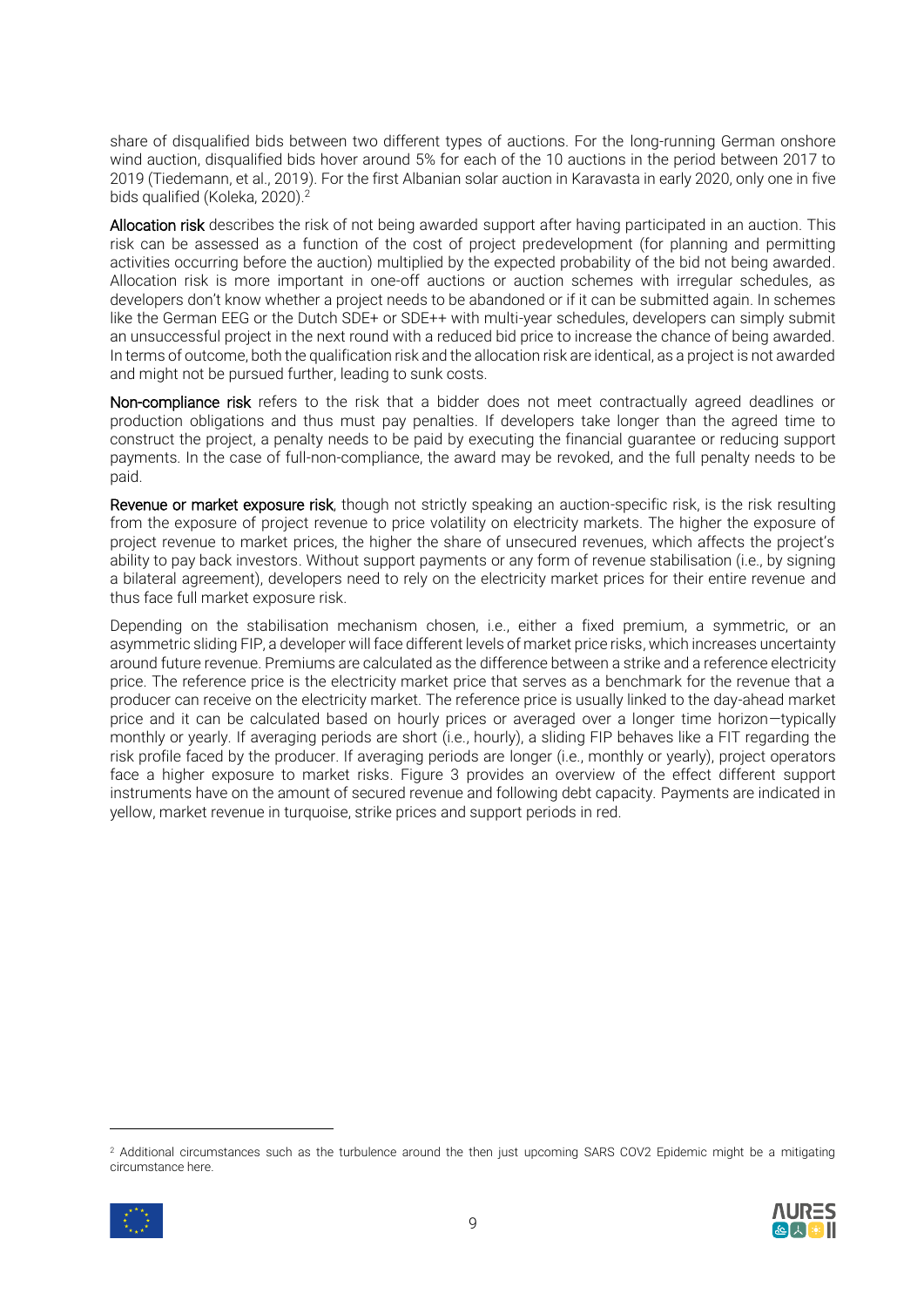

<span id="page-9-0"></span>Figure 3 Strike prices, secured revenues and debt capacities under three different support designs Source: Đukan, et al., (2019)

A symmetric sliding FIP (or two-sided CfD) provides the highest revenue security to a developer, as the support instrument shields her entirely from the market exposure risk. The developer has a guaranteed constant revenue stream throughout the support period, no matter the electricity price developments. This

10



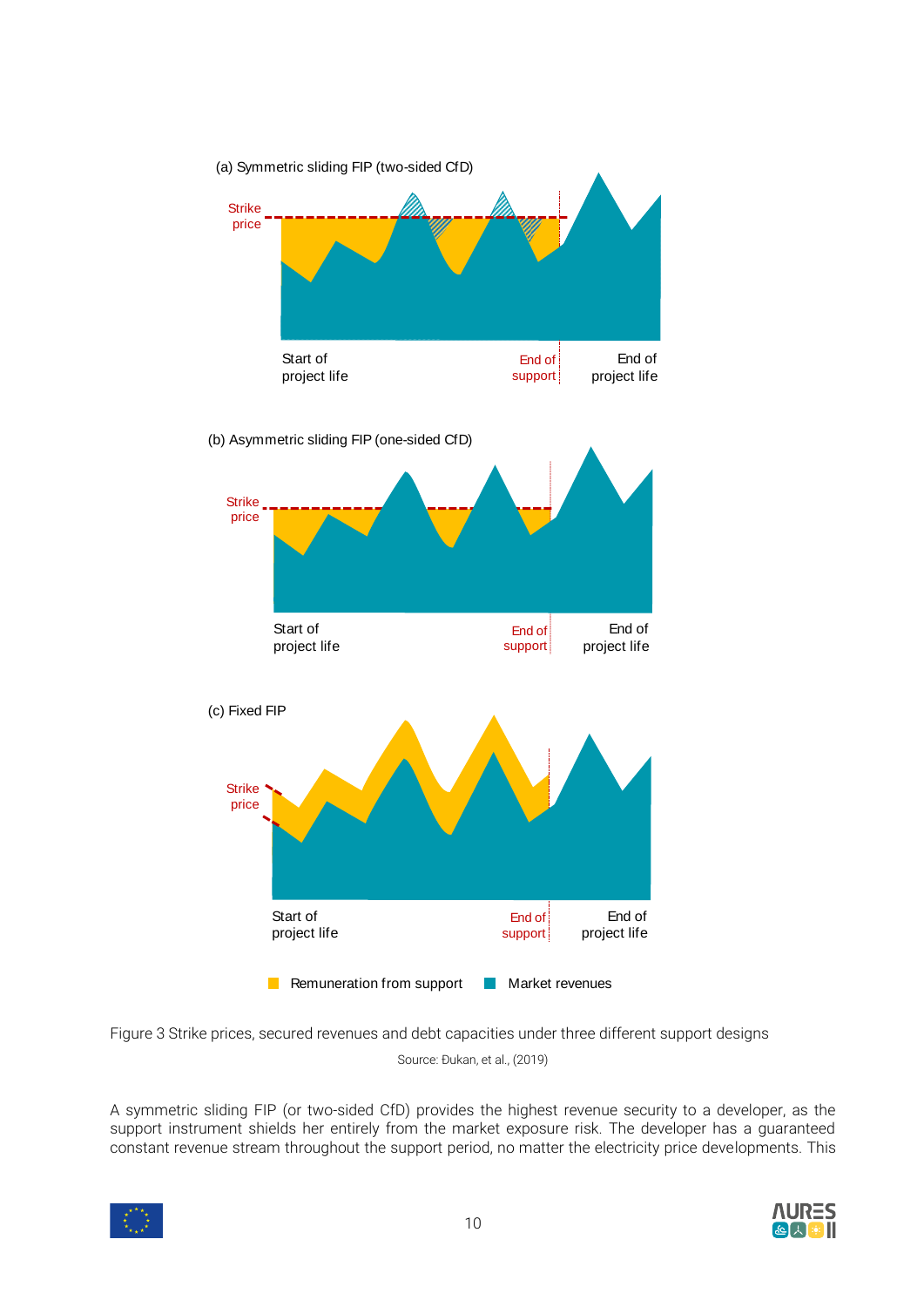constant revenue stream results in lower risk and a higher debt capacity that lenders are willing to accept for such a project.

In an asymmetric sliding FIP (or one-sided CfD), bid prices secure a floor for project revenue but do not fully stabilise revenue like a symmetric sliding FIP. The developer has a minimum amount of revenue guaranteed throughout the support period but, depending on the electricity price development, has the chance of earning more than this base amount.

Under a fixed FIP, a producer sells at the market price and on top of that receives a fixed premium as a separate, guaranteed revenue stream. Therefore, a fixed FIP provides the lowest level of secured revenue and correspondingly the lowest debt capacity. Here, the developer faces the largest exposure to market price risks.

To shield themselves against market exposure and increase their debt capacity, developers can use private tools, such as power purchase agreements (PPAs).

#### Box 2: Private sector revenue stabilisation mechanisms

#### Corporate PPAs

A private sector mechanism for revenue stabilisation are PPAs. PPAs are agreements, often between large commercial and industrial power consumers (corporates) and developers to buy a set amount of electricity for a fixed price over a specified period. The corporate can market its usage of renewable electricity, while the developer has a secured revenue stream. The viability of corporate PPAs largely depends on member states' rules around guarantees of origin (GOs), which are needed by the corporate to certify its electricity to be green. The practice in the EU is diverse, some member states issue GOs to supported electricity (e.g., the Netherlands), while some member states do not. In France, Germany, and under the new Spanish support scheme, supported RES generation does not receive GOs. The GOs are retained by the state. Not giving GOs to supported generation can limit the growth of a market for corporate PPAs since the GOs would only be issued for the generation that is not receiving support.



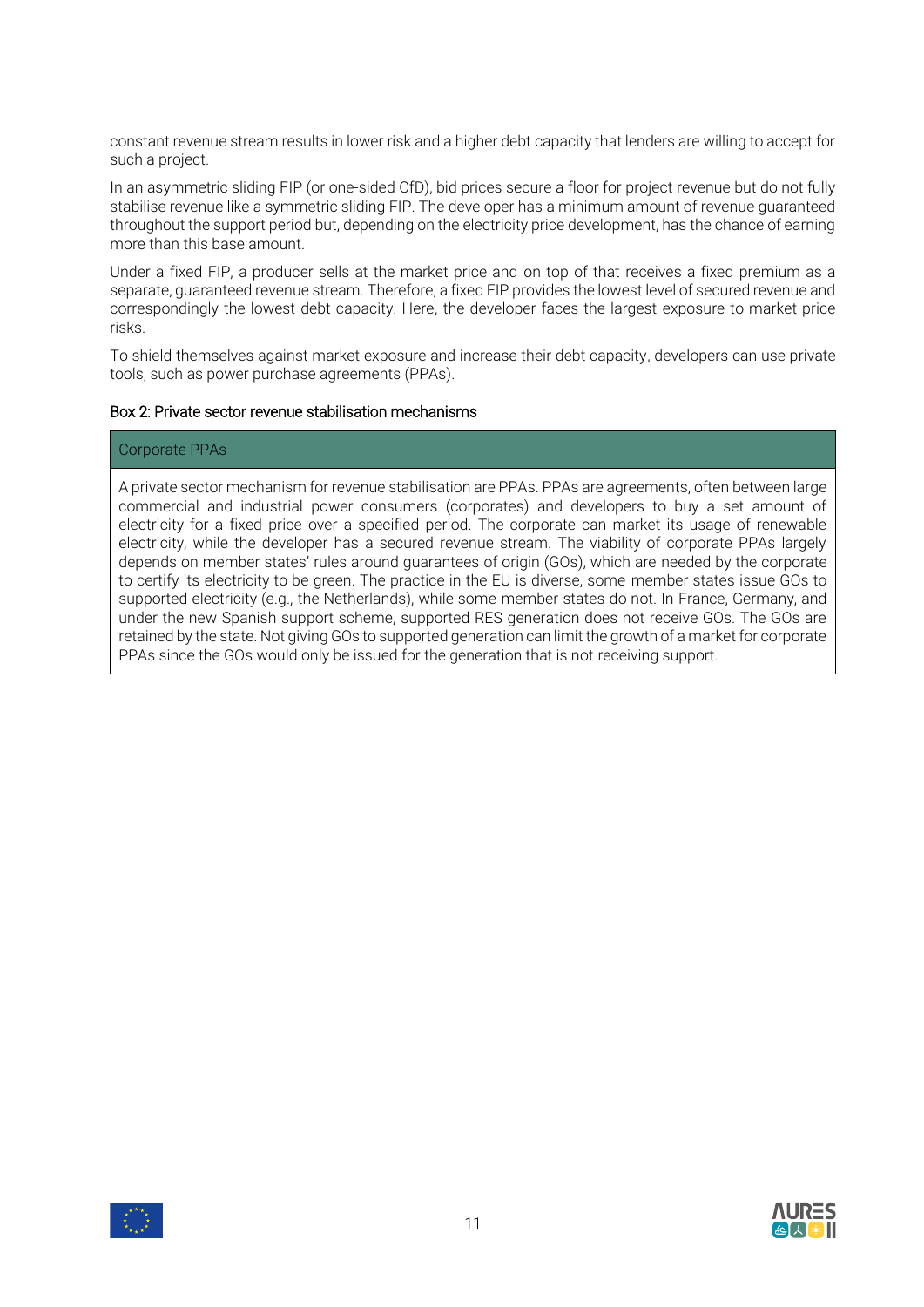# <span id="page-11-0"></span>**3 Auction design options and their effects on financing**

Reducing the perception of risk can contribute to spurring competition by increasing the number of participants in the auction (IRENA and CEM, 2015). Different auction design elements can mitigate different types of risk. Auction-specific risks affect different market actors differently: Large market players, with a portfolio of projects and access to capital, tend to be less vulnerable to qualification or allocation risk than a small market player with a single project. The relevance of certain risks also differs depending on the renewable energy technology and its associated project development process (solar, onshore, offshore) through the capital intensity of the technologies.

This section discusses the effect of certain auction designs on bidders' risk exposure and recommendations for auction design. Each design element is first briefly outlined, followed by a description of the potential impact on risk exposure. Evidence presented on the impact is based on findings from task 5.1, task 5.2, a critical discussion with members of the Finance Working Group of Wind Europe gathered by Wind Europe during an online workshop in May 2021, and practical insights by the authors from designing and introducing auctions in several countries in Europe and worldwide.

#### <span id="page-11-1"></span>**3.1 General auction design**

#### <span id="page-11-2"></span>**Auction volume**

Auctioneers usually limit the capacity on offer in an auction to spur competition and attract lower bid levels. Size restrictions can apply to the total volume offered in an auction as well as to the bid size that can be submitted.

Impact: While smaller total volumes lead to higher scarcity and enhance competition, too small auction volumes can significantly increase the allocation risk for participating bidders. That is because lower auction volumes will increase an individual bidder's probability of not being awarded while the predevelopment cost remains the same—all other things being equal. Too small volumes in a year are likely interpreted by bidders as low market deployment and can lead them to walk away from an auction.<sup>3</sup>

Regarding bid sizes, while lower maximum bid size limits can increase an individual bidder's probability of being awarded (as more projects will be required to achieve the same overall targeted capacity), they also prevent cost reductions that could be achieved from economies of scale in larger projects. From a bank's point of view, smaller bid sizes reduce the attractiveness of financing as small projects require the same amount of due diligence (fixed cost) to be invested as larger projects. Thus, with smaller bid sizes, the total fixed cost will be higher for the same amount of liquidity than with larger projects.

Technology-specific considerations: The impact of low bid size limits can differ by technology. Achieving economies of scale through larger projects can be particularly important for technologies with a high capital intensity such as onshore and offshore wind. For mature technologies with a high level of modularity, such as solar PV, this impact is less pronounced in bidder-sited (or non-site-specific) auctions where smaller projects can still place competitive bids.

Evidence: Econometric evidence by Roth et al. (2021) for the European context suggests that, as auctions become more established (i.e., more auction rounds, larger volumes, and more time passed since the introduction of auctions in a country), the WACC for solar PV and wind projects in a country does not increase but can decrease. Moreover, respondents to a survey among experts in wind energy project development and finance confirm that well-defined auction volumes may improve financing conditions and help banks estimate the risk of corporate lending for project pipeline development (Đukan & Kitzing, 2021).

Recommendation: Overall auction volume should be sufficiently high to ensure the participation of a high number of bidders but at the same time maintain competition. This requires adjusting volumes to the size of

<sup>&</sup>lt;sup>3</sup> Bidders may decide not to participate in an auction because they perceive its design as unfavourable or with an inadequate risk-return profile.



 $\overline{a}$ 

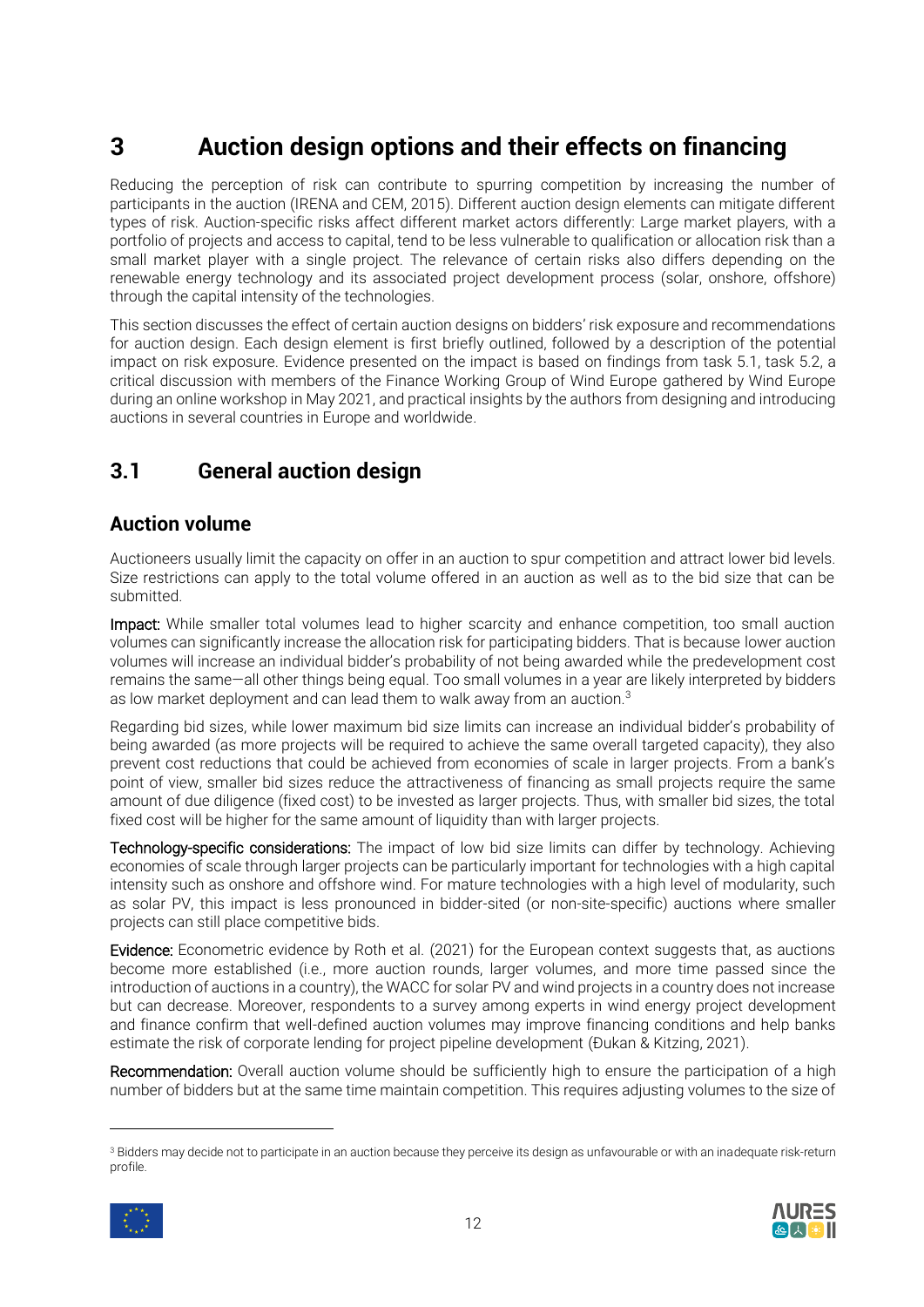the actual project pipeline to avoid too large auction volumes and high bid prices being awarded. High maximum bid sizes enable economies of scale for more capital-intensive technologies such as wind energy.

#### <span id="page-12-0"></span>**Auction schedule and frequency**

Auctions for renewable energy can be held as a one-time event or take the form of a multi-year auction scheme with one or more auctions scheduled each year.

Impact: One-off or low frequency auctions can also lead bidders to not bid in an auction. The lack of a pipeline of future auction rounds where non-awarded projects can reapply with their projects may cause companies to decide not to enter a market. One-off auctions increase the allocation risk for developers participating especially if a support scheme was suspended or is being reformed and a large pipeline of predeveloped projects is accumulated. The lack of a long-term schedule can also lead to deteriorating project pipelines as updating them may not be considered worthwhile by developers in absence of long-term market signals.

The impact of low frequency auctions on financing conditions is more pronounced for project-financed projects than for balance-sheet financed ones because it reduces the project pipeline of a developer in a country. This may cause banks to be more hesitant to provide financing given the low visibility of future cash flows. For banks, a low auction frequency increases the pressure on individual financing deals to be successful in an auction.

Technology-specific considerations: Technologies with longer predevelopment phases such as onshore and offshore wind can especially benefit from long-term auction schedules. Coordination and exchange on tender and commissioning dates between countries can help create a more stable regional market, especially for offshore wind in markets such as the EU with multiple different policy regimes.

Evidence: Roth et al. (2021) observe that a combination of higher auction frequency, larger volumes, and long existence of the scheme is not associated with higher WACC rates. A higher auction frequency can result in lower WACC. Well-defined auction frequencies are also considered to generally improve the long-term planning among project developers (Đukan & Kitzing, 2021; IRENA and CEM, 2015). This was also confirmed by a workshop participant that stated developers are interested in stable policy frameworks and long-term perspectives.

Recommendation: Disclosing a long-term auction schedule with a regular frequency can mitigate some allocation risk and improve financing conditions. A long-term schedule can encourage market entry and enhance competition. Higher levels of competition can, in return, lead project sponsors to pressure banks to offer better terms. Banks are responsive to this strategy because of increasing competition in the banking industry for the provision of financing for the energy transition. Auction schedules should provide an adequate level of flexibility allowing policymakers to adjust volumes per the supply of projects to avoid strong price fluctuations (e.g., German onshore wind auctions between 2017 and 2018, Tiedemann, et al. [2019]).

#### <span id="page-12-1"></span>**Technology coverage**

Auctions may be organized such that only one renewable technology (technology-specific auction) or multiple renewable technologies (multi-technology auction) compete for the same auction volume. A more detailed discussion on the impacts of changes in auction design on technology bias in multi-technology auctions can be found in the 2020 report "Technology bias in technology-neutral renewable energy auctions" by the AURES II consortium (Diallo & Kitzing, 2020).

Impact: Depending on the design (e.g., no technology-specific ceiling prices), a multi-technology auction might lead to the award of the technologies with the lowest generation costs, and thus bid prices. This would increase the allocation risk for other technologies that are still facing higher costs. For technologies that are less mature and face less favourable geographic or regulatory (e.g., onshore wind through minimum distance rules) conditions, this can deter developers, that may decide to participate in technology-specific auctions in other countries instead.

Evidence: The impact of multi-technology auction design on financing is not assessed in work package five



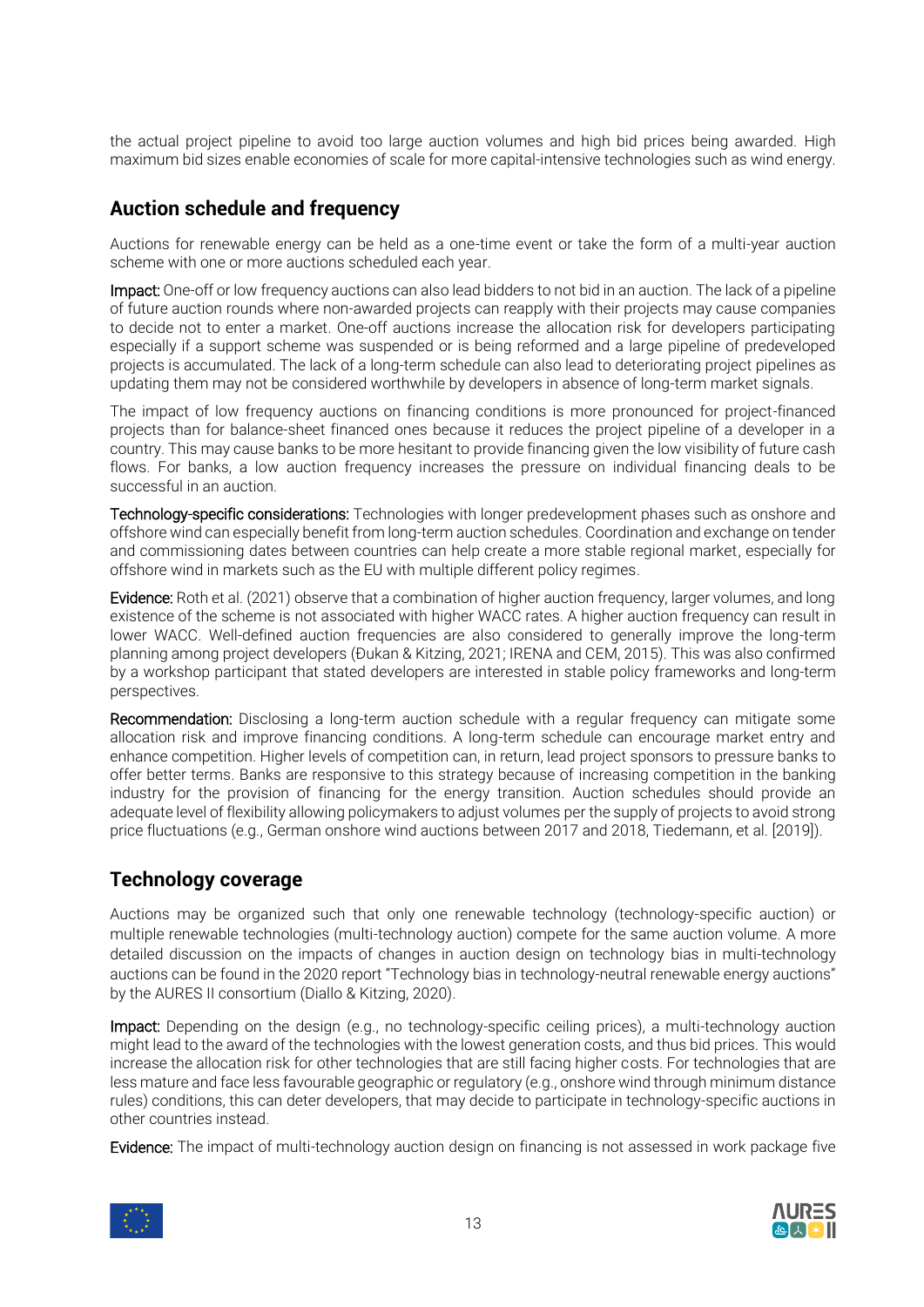(WP5). However, experiences from workshop participants support the hypothesis that in most countries there will be a lowest-cost technology in multi-technology auctions. For example, early rounds of the Dutch SDE+ scheme showed the dominance of one technology in a technology-neutral tender. More broadly, Diallo & Kitzing (2020) argue that making the same rule for all technologies is not equal to creating a level playing field. Instead, acknowledging technological differences and accounting for them in design would be more equitable.

Recommendation: Multi-technology auctions are sometimes implemented to comply with EU state aid guidelines or take advantage of converging generation costs between solar and onshore wind. In such cases, including technology-specific design elements that account for technology differences can help mitigate the allocation risk for technologies that have a lower chance of being awarded. Examples of design elements to achieve this include technology-specific ceiling prices (e.g., the Netherlands), minimum quotas for solar or wind (e.g., Spain), or pots with specific feed-in profiles. Auctioning-specific technologies can help align renewable energy development with grid expansion as well as overall generation and demand patterns while at the same time achieve a greater diversity of renewable technologies (Lotz, Wigand, & Amazo, 2020).

#### <span id="page-13-0"></span>**Responsibility for site development**

The responsibility for site development can be on the bidder (bidder-sited) or the government (government-sited auctions). In a bidder-sited auction, the auctioneer sets a target volume and bidders compete with projects they have predeveloped at their chosen sites. In government-sited auctions, the project site is selected by the authorities and predeveloped to a certain degree (e.g., permitting and resource assessment). Bidders then compete for the right to construct a facility at the specific site.

Impact: Under certain conditions, site development by the bidder might entail a high qualification risk. This can be the case in countries or regions where land and grid connection approvals are highly uncertain and for technologies where site development is costly and risky (e.g., offshore wind). For bidders participating in an auction, these circumstances may additionally lead to a higher risk of non-compliance if they are unable to correctly assess the time and resources needed to fulfil the contractually agreed-upon obligations before the auction.

Evidence: The impact of the responsibility for site development on financing is not assessed in WP5. However, country experiences in Europe (e.g., Albania for solar PV, Germany, and the Netherlands for offshore wind) and abroad indicate that countries may opt for government-sited (site-specific) auctions when better positioned than the bidders to select and (to some extent) predevelop sites. These sites must have sufficient land that complies with zoning and environmental regulations and have sufficient grid capacity to evacuate the injected electricity.

Recommendation: In general, both bidder-sited and government-sited auctions can work well. In countries with a high level of uncertainty surrounding land and grid connection approvals or for technologies with costly and risky site development, government-sited auctions can help reduce risk exposure and cost for bidders. Mitigated risk exposure happens because in those auctions a higher share of the development and cost burden is assumed by the authorities. In bidder-sited auctions, intermediary steps can be taken by the government to reduce site-selection related risks for bidders such as zoning potential sites according to their environmental sensitivity (e.g., Spain).

## <span id="page-13-1"></span>**3.2 Support design**

#### <span id="page-13-2"></span>**Fixed FIP versus sliding FIP - symmetric sliding FIP and asymmetric sliding FIP**

With a FIP, bidders receive a certain payment, a premium, on top of the market price. In the case of a fixed FIP, bidders are given a fixed-amount premium payment. Under a sliding FIP (equivalent to a floating CfD), the premium is calculated as the difference between market prices—usually technology-specific averages over a certain period, e.g., one month—and the auction (strike) price. Sliding FIPs can be symmetric (twosided CfD), or asymmetric (one-sided CfD).



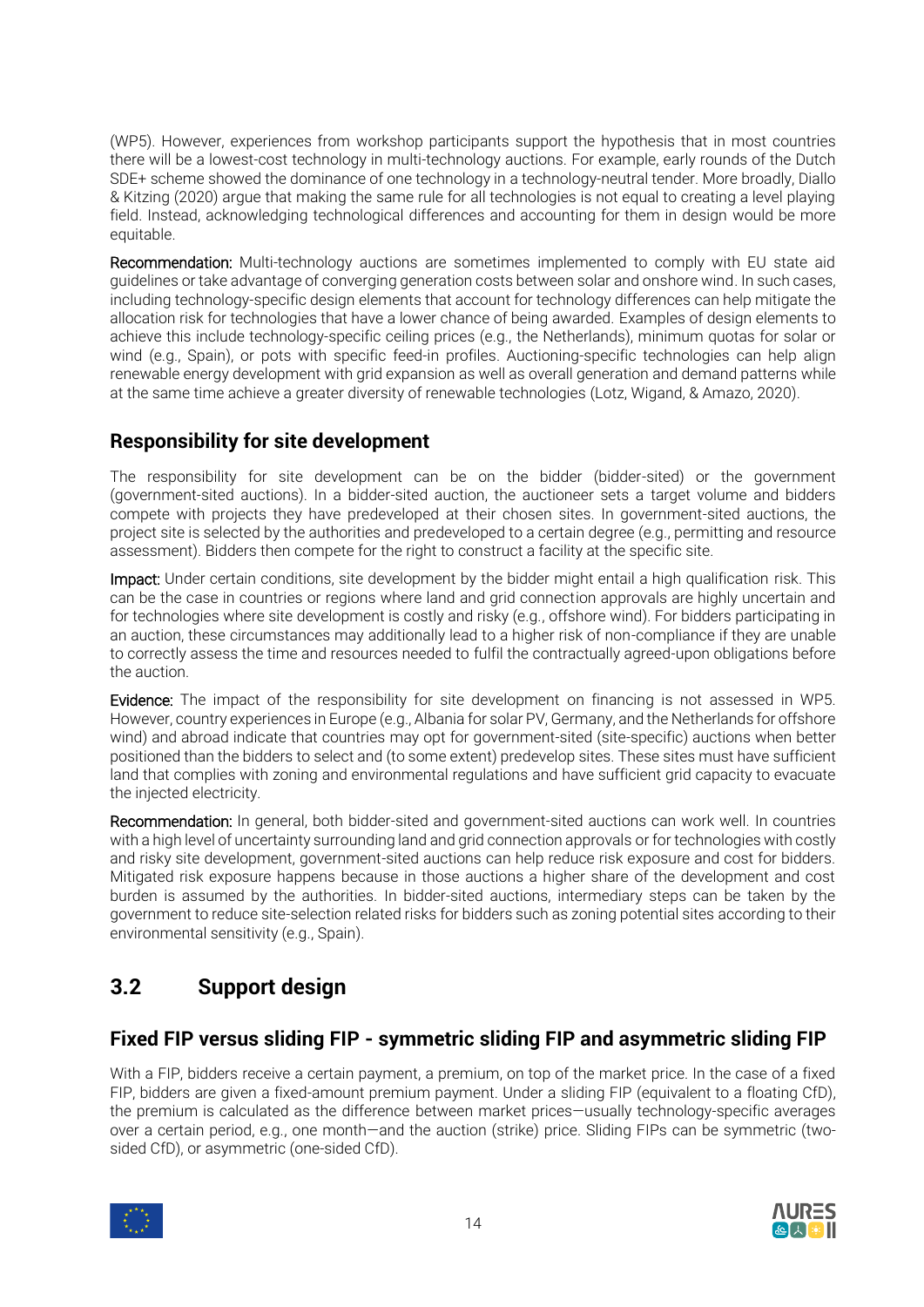Impact: The choice of the support design directly impacts the future cash flows of a project. Remuneration schemes with higher market price risk exposure increase the uncertainty surrounding future revenue from the project. This can in turn have a negative impact on the financing conditions of a project. Under a fixed FIP, premium projects are fully exposed to market price risk. Symmetric sliding FIPs stabilise revenue and can attract better financing conditions than a fixed FIP. Compared to a symmetric FIP, an asymmetric FIP leads to lower levels of secured revenue. While for facilities performing above or at market average the market price risk is low, such performance can lead to insufficient revenue for facilities performing below average.

Evidence: Roth et al. (2021) observe that, on the one hand, support schemes that reduce market price risk exposure enhance the effect of auctions becoming more present (i.e., more auctions and large volumes) and lower the WACC. However, the study also finds that financing costs and costs of capital do not depend only on support policies, but on many other external factors, for instance, the country risk.

Recommendation: Remuneration scheme designs that shield developers from volatile market prices, as sliding FIPs, reduce the uncertainty around future cash flows and can therefore improve financing conditions. Symmetric sliding FIPs stabilise revenue and can therefore attract better financing conditions than a fixed FIP. Compared to a symmetric FIP, an asymmetric FIP leads to lower levels of secured revenues, which potentially increases risk and a project's cost of capital. However, both options can work well, and policymakers should consider that risk depends on variables other than the support design such as differences in country risks, market electricity prices, and capacity factors.

#### <span id="page-14-0"></span>**Conversion from FIT to FIP during the operation stage**

Some Western Balkan and Eastern European countries in the Energy Community without electricity markets consider converting FITs awarded in an auction into FIPs once an electricity market has been established. In such cases, the potential conversion is part of the auction design such that bidders know in advance that the fixed tariff will be converted to a premium during the support period. Therefore, this should not be considered a retroactive change. A discussion of the issue can also be found in the 2020 report "Renewables crossborder cooperation in the Energy Community" by the AURES II consortium and the Energy Community Secretariat (Kerres, et al., 2020).

Impact: If operational projects awarded a FIT in an auction are converted into a FIP upon the introduction of an electricity market, project owners are confronted with market price volatility and, if this was not the case before, balancing responsibility. Although bidders are informed of the conversion upfront, the uncertainty around the conversion event itself (e.g., timing, market access conditions, market prices, and the potential cost of balancing) can be heavily discounted by bidders and investors, resulting in higher financing costs and thus bid prices offered.

Evidence: The impact on financing conditions of a conversion from a FIT to a FIP during the operation stage was not assessed in WP5 since this is a recent development in Europe. The concept is being tested in Albania's solar PV and planned wind auction.

Recommendation: Conversion of remuneration schemes during a project's lifetime should generally be avoided due to the uncertainty of the market price development at the time of bidding. Yet, if necessary, the negative impacts of a future conversion event on bidders' financing conditions can be attenuated if the conditions triggering the conversion event (e.g., a market readiness assessment by the regulator after the electricity market is introduced) are defined clearly. Moreover, the FIP itself should be designed by converting the previous FIT level into the strike price of a symmetric sliding FIP and by using a reference price with a shorter time horizon (e.g., hourly day-ahead market prices). Assuming producers can sell their power at the level of the reference price, exposure to market price risk is lessened and the revenue risk for existing projects is reduced. Moreover, until a liquid intra-day market exists, creating certainty on imbalance costs, e.g., by defining a balancing charge cap for the support duration, can mitigate risks for producers.



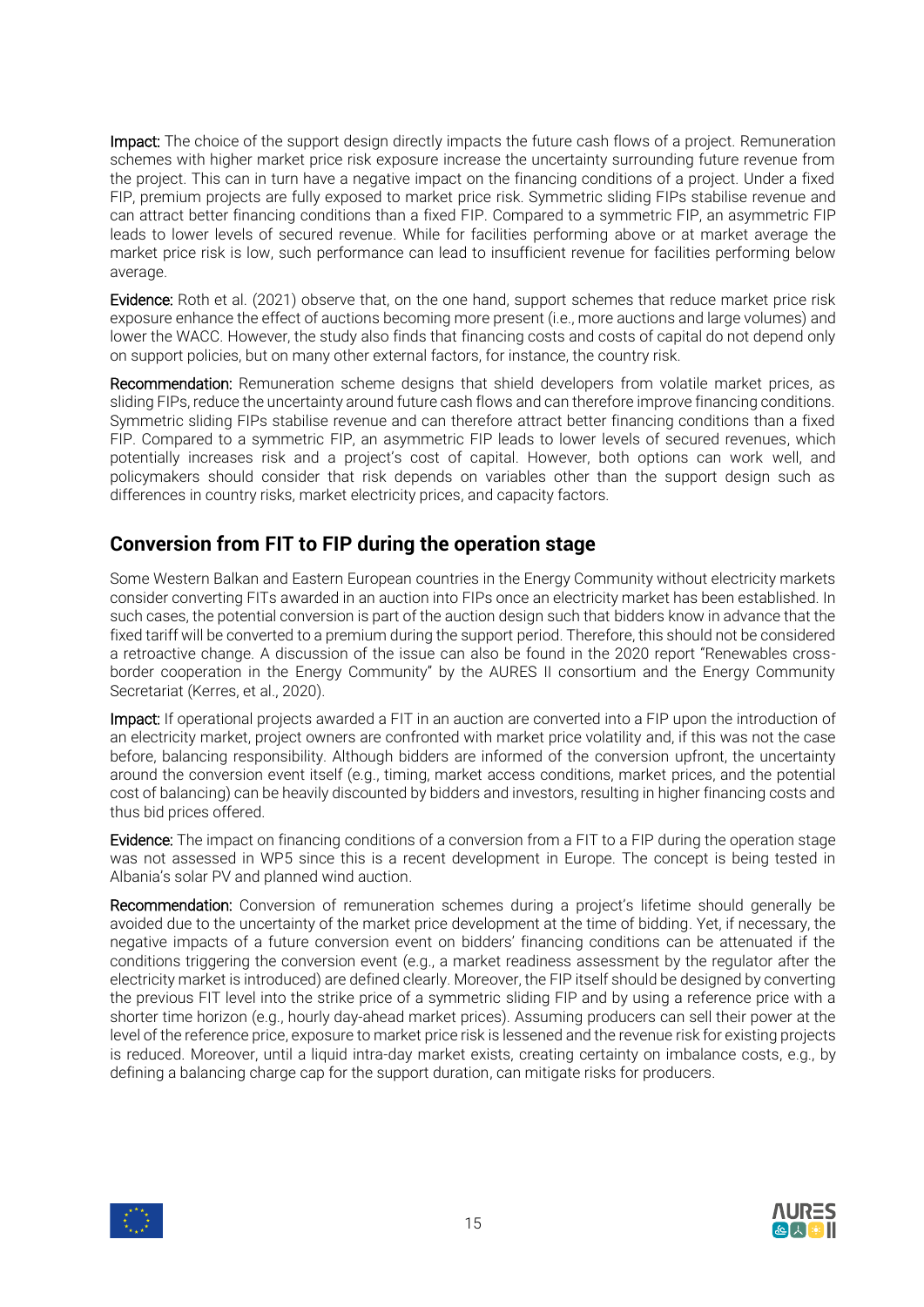#### <span id="page-15-0"></span>**3.3 Auction procedures**

#### <span id="page-15-1"></span>**Ceiling prices**

Auctions can impose an upper limit (ceiling price) on the price bidders can submit. Any bid above the ceiling will automatically be disqualified, even if the auction volume is not yet exhausted. If the total volume of bids below the price ceiling exceeds the auction volume, the most expensive bids within the price range will be discarded until the desired capacity has been reached.

Impact: For bidders participating in an auction, the existence of ceiling prices not only increases competitive pressure but also narrows possible auction outcomes and helps bidders to decide whether to enter an auction or not. Disclosing ceiling prices in advance can therefore reduce allocation risk. If ceiling prices are not disclosed, this can in turn increase the allocation risk for participating bidders, even for those submitting reasonably low bids that are only slightly above the ceiling price. Moreover, unreasonably low ceiling prices can cause bidders to choose not to participate in an auction if they expect their costs to be too high to compete.

Evidence: The effect of ceiling prices on financing conditions was not assessed in WP5. However, country experience shows that most auctions in Europe (e.g., Denmark, Germany, Spain, Italy, Netherlands, Portugal, UK) have implemented ceiling prices. Workshop participants reported that undisclosed ceiling prices can lead to a walk away effect due to a perceived additional allocation risk for bidders. They further highlighted that there could be a rush to the bottom as bidders may submit speculative and low bids.

Recommendation: Disclosing the ceiling price before an auction increases the planning certainty for bidders because it reduces the risk of being disqualified for bidders that are offering prices slightly above the ceiling price. However, in situations of low competition, disclosing ceiling prices can pave the way for windfall profits for projects with actual costs are far below the ceiling price. Low competition can be prevented by adjusting the auction volume to the project pipeline over several auction rounds.

#### <span id="page-15-2"></span>**Endogenous rationing**

If the supply of bids does not exceed the auction volume (or only slightly exceeds it), the auctioneer may choose to adapt the auction volume to the observed supply according to prespecified rules. As a result, only a certain fraction of the supply gets awarded. By preventing that all bidders win even if the sum of all bids is below the capacity initially offered, this measure artificially generates competition in the short term and lowers bid prices.

Impact: Awarding a fraction of the volume auction (i.e., applying endogenous rationing) lowers the chances of being successful for participating bidders, particularly for expensive projects, and thus increases their allocation risk. The possibility of endogenous volume reductions and the associated risks for bidders can represent a source of uncertainty for finance providers. Moreover, it may result in a downward spiral of supply of bids if bidders with the most expensive projects decide not to participate in the auction because their award chances abruptly drop to zero.

Evidence: While policymakers could respond to changing market conditions through endogenously adjusting auction volumes, this could damage the reliability and trustworthiness of the auctioneer and decrease competition further (Hanke & Tiedemann, 2020). Onshore developers and bankers interviewed by Đukan & Kitzing (2021) stated that endogenous rationing, among other factors, increases planning risk and can affect the corporate financing of project pipelines.

Recommendation: In general, endogenous rationing should be avoided. Undersubscribed auctions can be a signal of volumes that are set too high. If endogenous rationing is nevertheless applied, the conditions and size of the volume adjusted should be clearly stated before the auction (e.g., based on past auction results). Volume reductions should be moderate to strike a balance between achieving cost reductions and keeping risks for developers manageable. A reduction of the volume awarded that depends on the participation in the same auction round should be avoided.



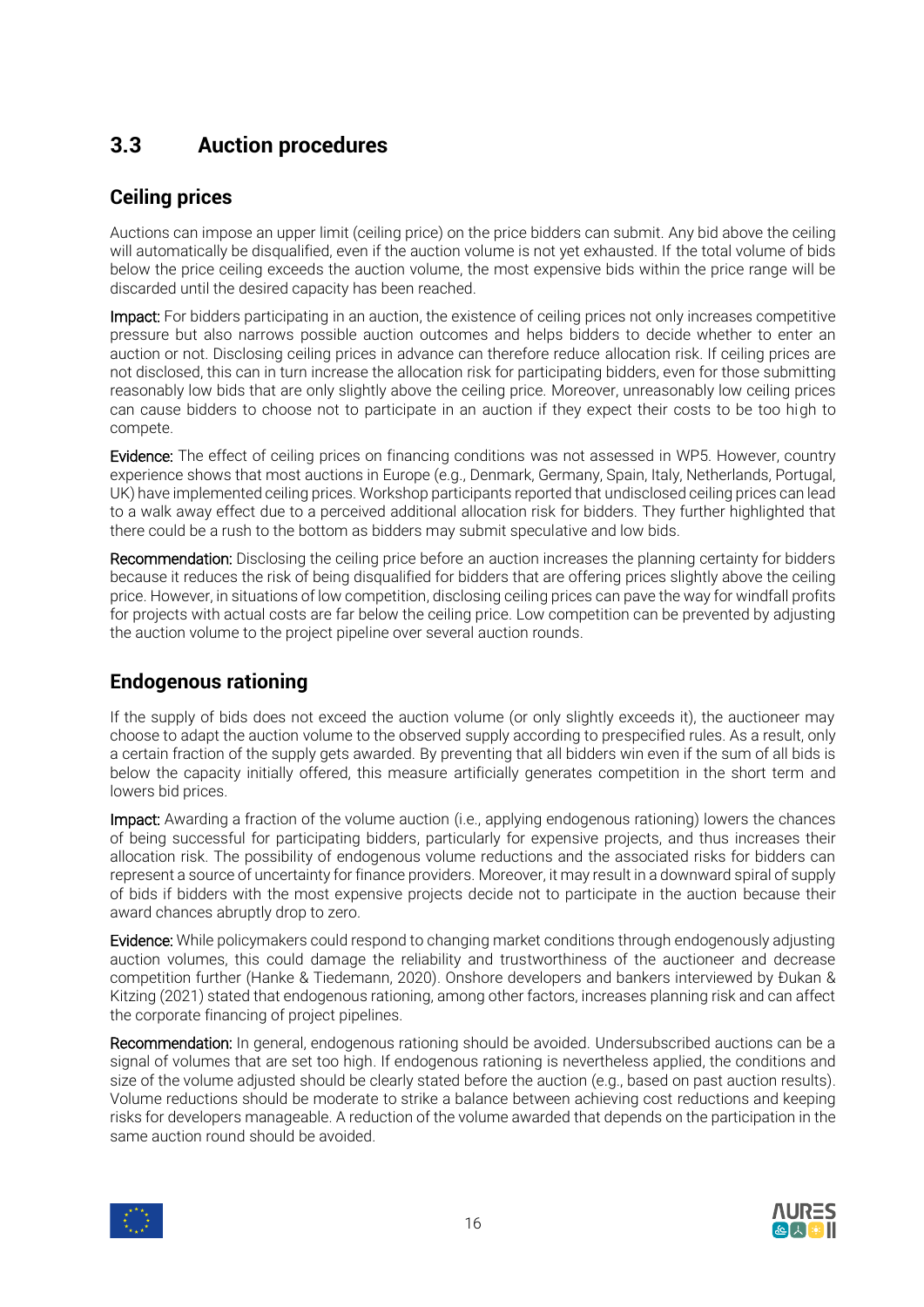## <span id="page-16-0"></span>**3.4 Conditions for participation**

#### <span id="page-16-1"></span>**Material pre-qualification requirements (for the project or the bidder)**

Material pre-qualification requirements refer to the project documentation required for bidders to participate in an auction. This typically includes a combination of the following: a detailed project description, grid access guarantee, land tenure, and environmental assessments. Such requirements can help bidders submit more realistic prices as they gain more information on site conditions and costs. They also ensure a higher likelihood that awarded projects are realised.

Impact: A potential effect of overly strict and onerous material pre-qualification requirements can be that bidders decide not to participate in an auction (e.g., the walk away effect). For bidders participating in the auction, too high requirements can substantially increase qualification risk—especially in combination with tight auction timelines. However, pre-qualification requirements also help to ensure that bidders submit costcovering bids with a high probability of timely commissioning as projects awarded are already further developed, thereby reducing the risk of non-compliance.

Evidence: Đukan & Kitzing (2021) investigate the hypothesis of whether material pre-qualification requirements lead to an upward adjustment of hurdle rates among wind energy developers. In their interviews, they find no supporting evidence for this hypothesis. This could indicate that potential bidders simply decide not to—or are not able to—participate in an auction when faced with excessively high pre-qualification requirements. Furthermore, Roth et al. (2021) show that the effects of lowering the costs of equity by, for example, de-risking the preauction project development stage through lower material pre-qualifications, would not create significant additional benefits in terms of decreasing bid levels. On the contrary, relaxing these requirements could create unwanted effects, such as potentially lowering project realisation rates in an auction.

Recommendation: Pre-qualification requirements should generally be set carefully at a level that is necessary to ensure a high probability of project realisation and helps serious bidders gain relevant insights on project site conditions, costs, and local regulations. These requirements should be realistic to encourage a high competition level.

#### <span id="page-16-2"></span>**Bid bonds**

An interested bidder has to prequalify for an auction either by delivering a bank guarantee (bid bond) or by placing cash in a designated account (financial pre-payment). Bid bonds and financial pre-payments are set to guarantee the potential payment of a penalty. If the bidder is awarded, but the contracted project is delayed or not completed, the money will not be returned to the winning bidder.

Impact: Bid bonds help ensure that a winning bidder will meet contractual obligations. Too high bid bonds increase the qualification risk for small bidders that may not be able to pay or secure finance for the bid bond. These bidders may then decide not to participate in the auction. For participating bidders, high bid bonds could also increase hurdle rates for projects if bidders see the need to bid higher to reflect the additional cost—or decrease costs if bidders decide to reduce the expected return on equity.

Evidence: Đukan & Kitzing (2021) find the impact of bid bonds to differ with technology and the type of market actor. High bid bonds can disincentivise smaller onshore players from entering an auction, while large offshore wind projects do not see the payment of sizeable bid bonds as an obstacle. No evidence was found regarding the potential adjustments of the cost of equity or that of hurdle rates, which remained unmentioned by interviewees. A workshop participant commented that in his experience, even if there are high bid bonds, banks may still be willing to invest if the project itself is interesting enough. Lastly, and similar to the effect of relaxing material pre-qualifications, Roth et al. (2021) find that reducing bid bonds would not yield a large support cost reduction.

Recommendation: When deciding on the level of bid bonds, policymakers should seek to strike a balance between two desired outcomes. Bid bonds should be set carefully to ensure the seriousness of bidders. At the same time, they need to be balanced with other, material pre-qualification requirements to ensure that



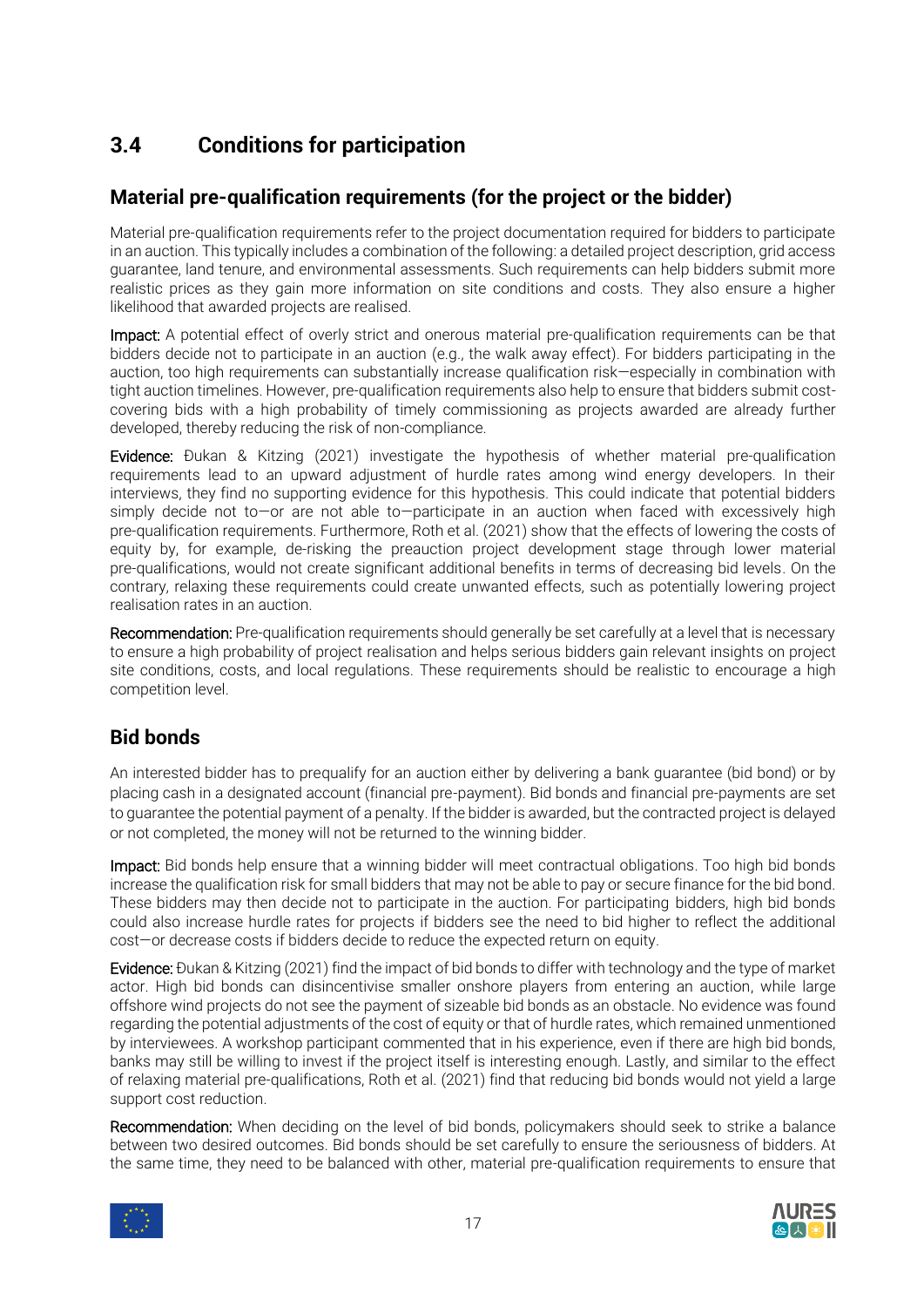smaller bidders will also be able to participate.

## <span id="page-17-0"></span>**3.5 Project realisation deadline and penalties**

#### <span id="page-17-1"></span>**Project realisation deadline**

Impact: If deadlines for project completion are too tight, it increases the risk of non-compliance as developers may not have sufficient time to realise the project. Consequently, they may be required to pay penalties for non-completion, which increases the overall cost of the project. The risk accruing from short deadlines can have consequences on the availability of finance. As reported by a workshop participant, when evaluating the bankability of a project, banks may consider the potential consequences of tight deadlines. As a consequence, banks can judge projects as not being bankable and refuse to provide finance.

Evidence: The effect of project realisation deadline on financing conditions was not explicitly assessed in WP5. However, country experience shows that auctions with unrealistic realisation deadlines will likely not attract competition due to the higher risk of having to pay a penalty or lose the support awarded. Workshop participants affirmed that, in their experience, tight project timelines substantially increase the risk of non-compliance. Moreover, workshop participants argued that banks can be reluctant to provide finance if there are too short realisation deadlines.

Recommendation: Project realisation deadlines should, in general, be consistent with the project development timelines of the respective technologies they apply to. For example, due to higher modularity, construction time for solar PV projects is usually shorter than for onshore wind plants and much shorter than for offshore wind farms. When setting timelines, policymakers should also consider the project development stage at which projects were auctioned. Projects auctioned at an earlier stage need a longer deadline as compared to projects that were in a later stage of development when the auction took place.

#### <span id="page-17-2"></span>**Penalties**

To ensure timely commissioning of projects, the auctioneer can apply penalties by executing parts of the submitted bid bond/completion guarantee, reducing the support level or duration, terminating the support contract, or excluding bidders from future rounds. Similar to pre-qualification requirements, penalties can increase the seriousness of bids submitted and reduce the risk of non-compliance.

Impact: Penalties that are implemented by retaining parts of the bid bond might, in theory, increase hurdle rates, if the additional costs nudge the bidder to bid higher, or decrease them if the bidder reduces the expected return on equity. On the other hand, penalties that result in a shortened support duration could negatively affect the ability to pay back loans and ultimately reduce the debt capacity of a project (Đukan & Kitzing, 2021).

Technology-specific considerations: The effect of penalties on bidder participation in an auction can differ between technologies depending on their regulatory and business environment. An example is the case of onshore wind in Germany. Bidders might be deterred from participating in an auction altogether if they perceive that the increasing number of environmental lawsuits could threaten timely project realisation and thus increase the probability of having to pay the penalty (Đukan & Kitzing, 2021).

Evidence: When applied gradually, penalties have nearly no effect on the financing conditions of either onshore or offshore wind projects. For offshore wind, penalties could only have a deteriorating effect on financing conditions (e.g., reducing project bankability) if missing the initial commissioning deadline is penalised with the cancelation of the support contract (Đukan & Kitzing, 2021). Lastly, and similar to the effect of relaxing material pre-qualifications, Roth et al. (2021) find that lowering penalties to de-risk auction design would not yield a large support cost reduction. Doing so may, instead, create unwanted effects, such as potentially lowering project realisation rates in an auction.

Workshop participants agreed that penalties are an important and needed incentive for completing projects on time and thus should increase gradually up to the complete loss of the support. However, participants



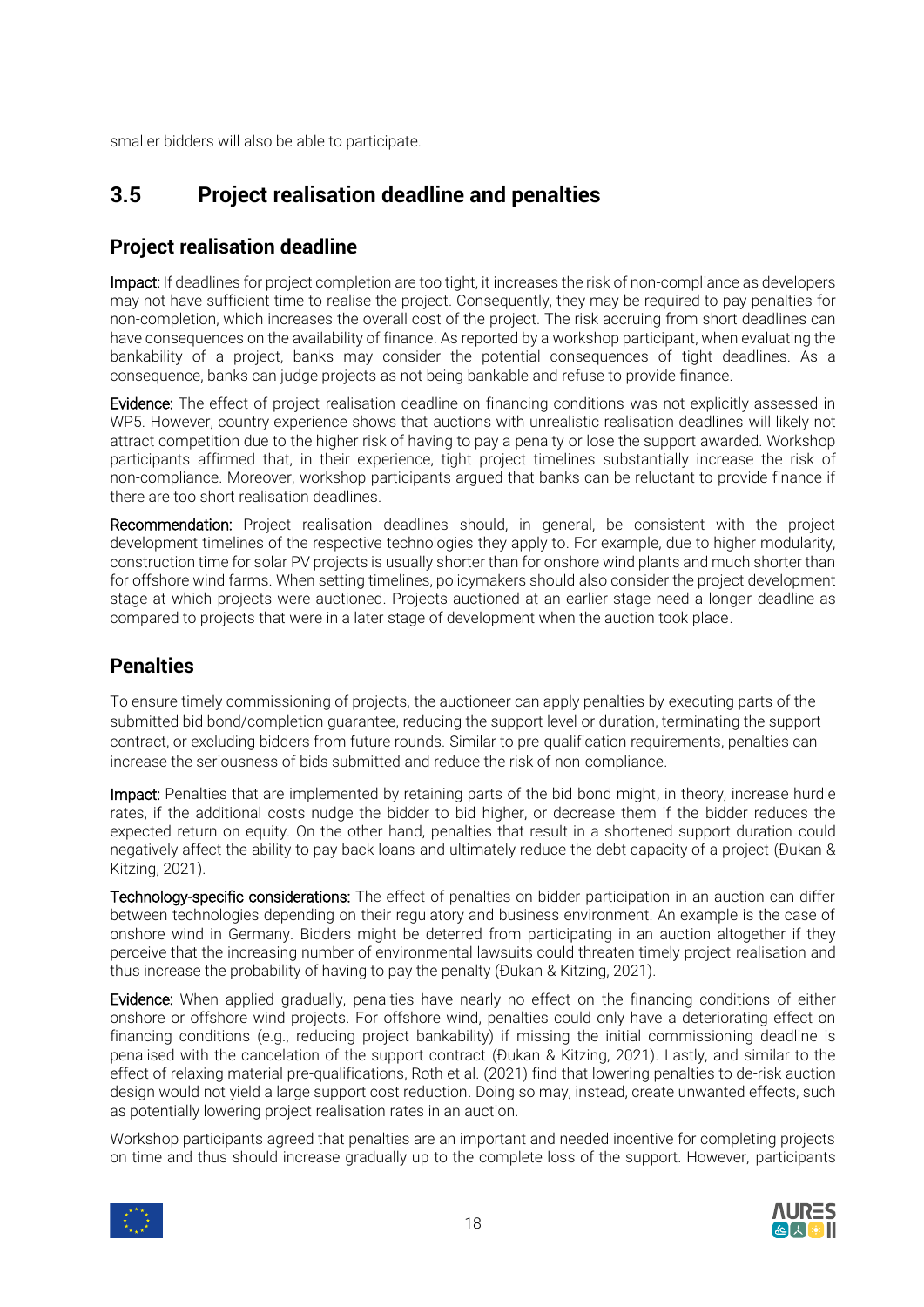also highlighted the need for a clearly defined scope of the penalties. Delay causes must be identified as from either project failure or from force majeure, i.e., pre-defined causes that lie outside the developer's force such as natural disasters.

Recommendation: Policymakers should consider applying gradual penalties that are proportional to the extent of the commissioning delay because this allows for controlling the impact on future cash flows in a more nuanced way than applying the full penalty.



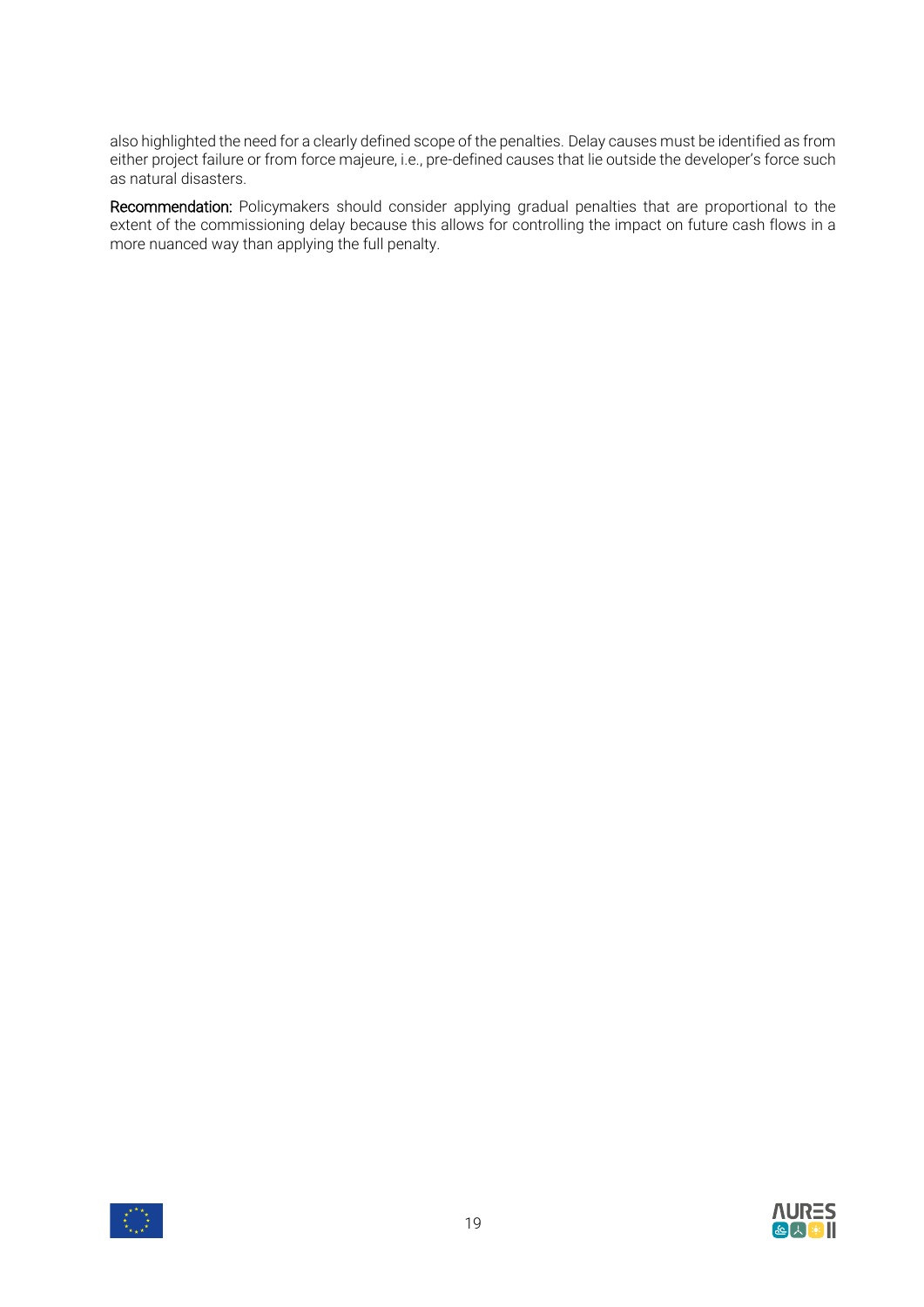# <span id="page-19-0"></span>**4 Conclusions**

Good auction design can not only mitigate unnecessary risks for renewable energy project developers but also help assess the potential risks of participating in an auction. To enable policymakers to design better auctions, this report condensed evidence on the impact of several auction design elements on projects' financing conditions from previous AURES II work packages. It also outlined recommendations for implementing auction design that mitigates auction-specific risks including market exposure risk and increasing bidders' participation.

First, financing conditions can be improved through long-term visibility and certainty. Sufficiently large auction volumes adjusted to the expected level of competition, high and regular frequencies, and long-term schedules can offer several advantages. They can enable economies of scale and significantly reduce allocation and qualification risk through recurrence and long-term visibility. While bidder-sited auctions are generally advisable, if there is high uncertainty regarding land and grid connection approvals or for technologies with costly and risky site development, governments may choose to implement governmentsited auctions to reduce bidder risk and cost exposure.

A second key factor is stability and clarity. Regarding remuneration, both a symmetric sliding FIP (two-sided CfD) and an asymmetric sliding FIP (one-sided CfD) can work well as they stabilise revenue across the remuneration period. Yet, conversion of one remuneration type to another during the lifetime of a project should be avoided. Moreover, the auction procedures including ceiling prices and endogenous rationing, as well as potential tariff conversions, if necessary, should be clearly defined before the auction and communicated transparently. This allows developers and finance providers to better assess the potential consequences of such changes beforehand. Unannounced changes to auction design should generally be avoided.

Finally, proportionality and context-sensitivity are instrumental. While financial and material pre-qualification requirements are important for assuring project completion and seriousness of bids, they should be realistic and balanced. To reduce non-compliance risk, deadlines should be consistent with project development timelines and penalties applied gradually and proportionately. Furthermore, implementing technologyspecific design elements allow for better reflecting differences between technologies and avoiding allocation being biased in favour of the lowest-cost technology.

Limitations apply as the evidence discussed from WP5 of the AURES II project relies on a limited number of interviews and a dataset with approximately 220 inputs on financing conditions for the entire EU. Moreover, access to reliable WACC values was challenging for researchers because the WACC is considered to be a trade secret and is highly confidential. Therefore, the statements made in this paper should not be generalised across EU countries or abroad.



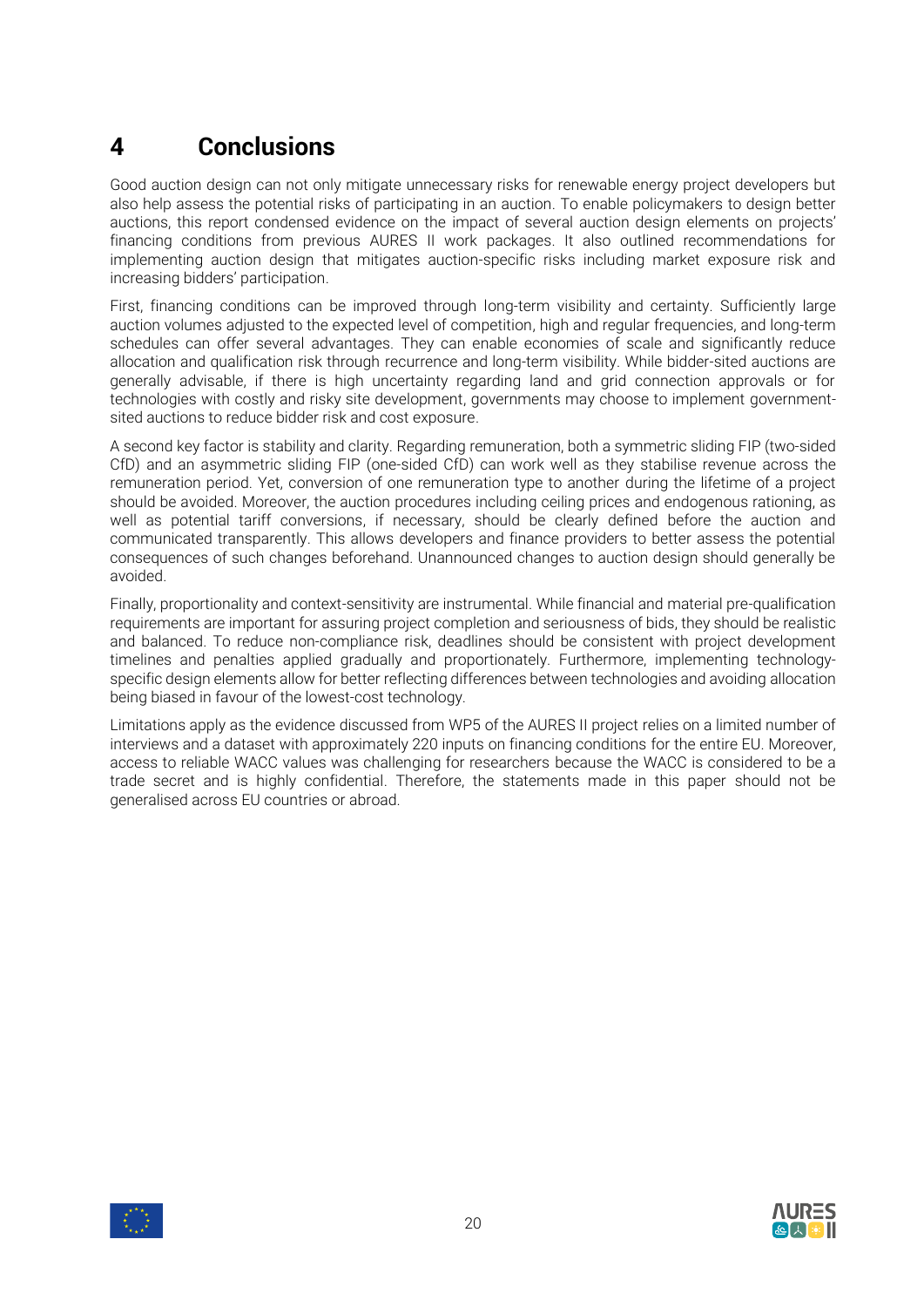## <span id="page-20-0"></span>**5 References**

- Diallo, A., & Kitzing, L. (2020). *D8.1, November 2020, Technology bias in technology-neutral renewable energy auctions.* AURES II. Retrieved from http://aures2project.eu/wpcontent/uploads/2021/02/AURES\_II\_D8\_2\_bias\_technology\_neutral\_auctions.pdf
- Đukan, M., & Kitzing, L. (2021). The impact of auctions on financing conditions and cost of capital for wind energy projects. *Energy Policy, 152*. doi:https://doi.org/10.1016/j.enpol.2021.112197
- Đukan, M., Kitzing, L., Brückmann, R., Jimeno, M., Wigand, F., Kielichowska, I., . . . Breitschopf, B. (2019). *Effect of auctions on financing conditions of renewable energy.* AURES II. Retrieved from http://aures2project.eu/wp-content/uploads/2019/06/AURES\_II\_D5\_1\_final.pdf
- Hanke, A.-K., & Tiedemann, S. (2020). *How (not) to respond to low competition in renewable energy auctions.* Berlin: AURES. Retrieved from http://aures2project.eu/2020/06/15/how-not-to-respondto-low-competition-in-renewable-energy-auctions/
- IRENA and CEM. (2015). *Renewable Energy Auctions: A Guide to Design.* IRENA. Retrieved from https://www.irena.org/publications/2015/Jun/Renewable-Energy-Auctions-A-Guide-to-Design
- Kerres, P., Lotz, B., von Blücher, F., Wigand, F., Tasso, N., Trhulj, J., & Buschle, D. (2020, November). *Policy brief: Renewables cross-border cooperation in the Energy Community.* Retrieved from AURES II: http://aures2project.eu/wp-content/uploads/2020/11/AURES\_II\_policy-brief\_Energy-Community\_final-version.pdf
- Koleka, B. (2020, 05 27). *Reuters*. Retrieved from France's Voltalia wins Albanian solar park contract: https://www.reuters.com/article/solar-albania-voltalia-idUSL8N2D944U
- Lotz, B., Wigand, F., & Amazo, A. (2020). *Technology selection in auctions: lessons learned from international experience.* Retrieved from Renewable energy auctions toolkit. Scaling Up Renewable Energy (SURE) - United States Agency for International Development (USAID): https://pdf.usaid.gov/pdf\_docs/PA00WZWK.pdf
- Roth, A., Brückmann, R., Jimeno, M., Đukan, M., Kitzing, L., Breitschopf, B., . . . Amazo Blanco, A. L. (2021). *Renewable energy financing conditions in Europe: survey and impact analysis.* AURES II. Retrieved from from http://aures2project.eu/wpcontent/uploads/2021/06/AURES\_II\_D5\_2\_financing\_conditions.pdf
- Tiedemann, S., Bons, M., Sach, T., Jakob, M., Klessmann, C., Anatolitis, V., . . . Ehrhart, K.-M. (2019). *Evaluierungsbericht der Ausschreibungen für erneuerbare Energien Ausschreibungen für Erneuerbare Energien nach dem Erneuerbare-Energien-Gesetz (EEG) und dem Windenergie-auf-See-Gesetz (WindSeeG).* Berlin: Guidehouse. Retrieved from https://www.erneuerbareenergien.de/EE/Redaktion/DE/Downloads/bmwi\_de/evaluierungsbericht-der-ausschreibungenfuer-erneuerbare-energien.html